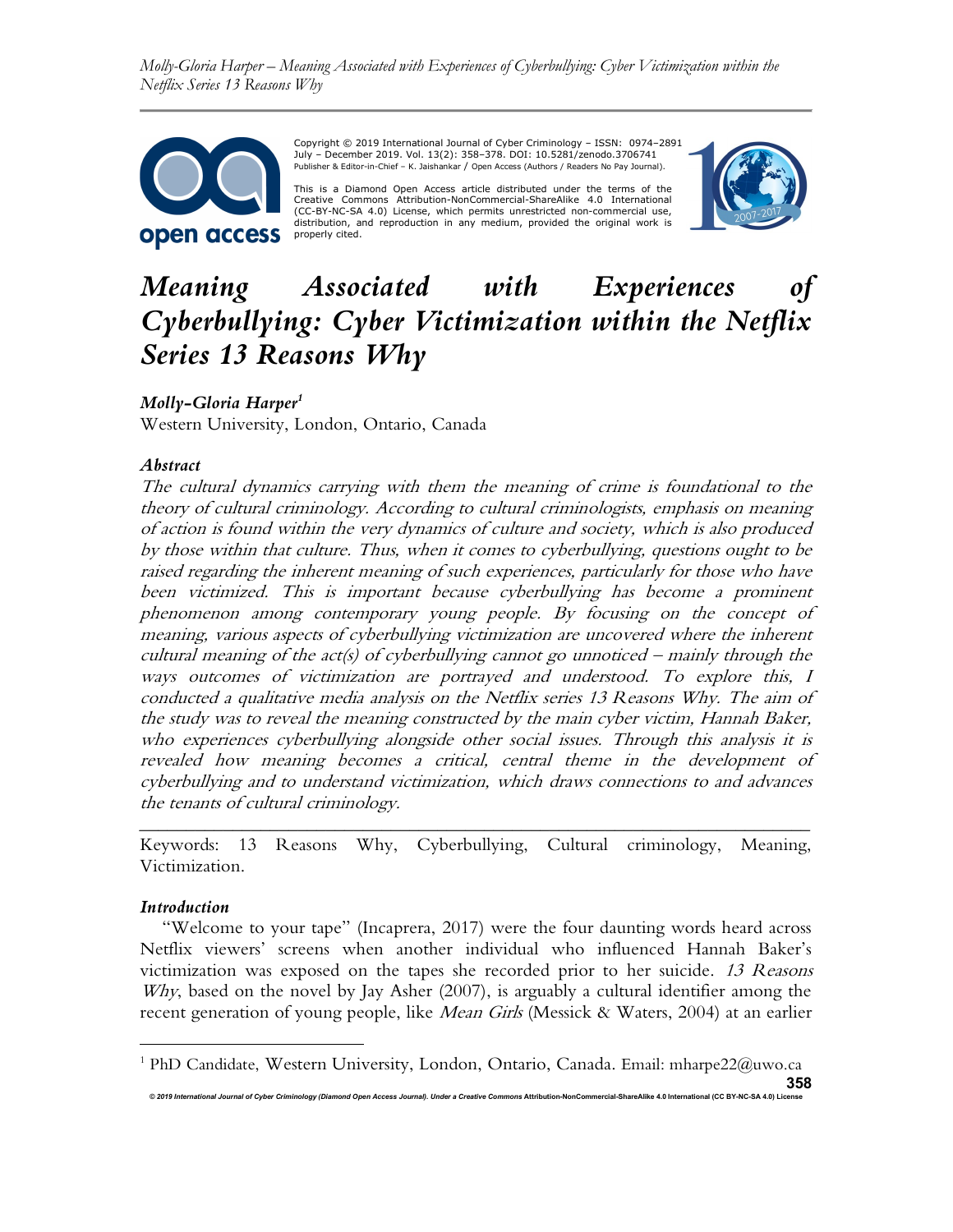

point in time, because it achieved popularity among both current and previous generations of young people as well as their parent and other adults – they all viewed the series, read the novel, or both. For many, there was at least one point of connectivity or relatability with the character of Hannah Baker, the star of the book and series (Gross, 2017; Lynn, 2017). For example, in a blog post Cherisse Dickens (2017) opens up about the thirteen reasons why she could relate to Hannah Baker – she says "13 Reasons Why has opened many people's eyes, but for me it was like watching my life on a screen." Here, Dickens discusses her own experiences of cyberbullying, reaching out for help, journaling her life experiences and their impact, and her attempted suicide as a last resort for coping. However, even when they themselves did not directly relate to Hannah's character, young people often knew someone who could – they knew of stories of cyber victims, echoing similar types of experiences of victimization from cyberbullying or another component of Hannah's story (Dickens, 2017; Gross, 2017; Lynn, 2017). At the same time, it may not just have been Hannah that young people related to – many may have also been able to relate to other characters within the series as they think or reflect on their own actions and the impact they have had on other people, much like the characters did when they each listened to their tape (Gross, 2017). The reason for such relatability was because of the vast array of social issues depicted within the series – two of the most prominent were bullying and cyberbullying.

Cyberbullying is generally understood as "willful and repeated harm inflicted through the medium of electronic text" (Patchin & Hinduja, 2006). However, definitions have continued to evolve and expand as the dangers of cyberbullying intensify (Yang & Grinshteyn, 2016; Hinduja & Patchin, 2018; Adorjan & Riccardelli, 2019). As a result, scholars from a range of disciplines, such as sociology, psychology, media studies, and socio-legal studies, have explored and analyzed various aspects of cyberbullying where research has provided valuable insights into cyberbullying relative to the outcomes for cyber victims, perspectives to their experiences, and the harms and risks faced upon victimization (Baldry, Farrington, & Sorrentino, 2015; Daine, Hawton, Singaravelu, Stewart, Simkin, & Montgomery, 2013; Haynes & Robinson, 2015; Hinduja & Patchin, 2009; Holt, Fitzgerald, Bossler, Chee, & Ng, 2016; Peker, 2015; Staksrud & Livingstone, 2009). However, research falls short when discussing cyberbullying relative to the discipline of criminology. Despite some attempts to react to the harms and risks posed to cyber victims (Canadian Bar Association, 2014; Coburn, Connolly, & Roesch, 2015; Deschamps et al., 2016; Williams, Edwards, Housley, Burnap, Rana, Avis, Morgan, & Sloan, 2013; Yu & Rose, 2017), this omission is likely because of immense variation in the treatment of cyberbullying under various laws and policies, which are sometimes unsure handle the act(s) of cyberbullying, particularly because of the variation in what cyberbullying looks like and complexity of gauging cyber victimization (Coburn et al., 2015; Deschamps et al., 2016).

In this study, then, I expand on my master's thesis research and examine cyberbullying within the theoretical framework of cultural criminology (Ferrell, 2008). In doing so, I argue cyberbullying is a distinct cultural phenomenon<sup>2</sup>, not always linked with or

<sup>&</sup>lt;sup>2</sup> Questions are raised if cyberbullying is merely a re-appropriation of the age-old problem of bullying. Drawing on the work of boyd (2014), the distinction between the two become clear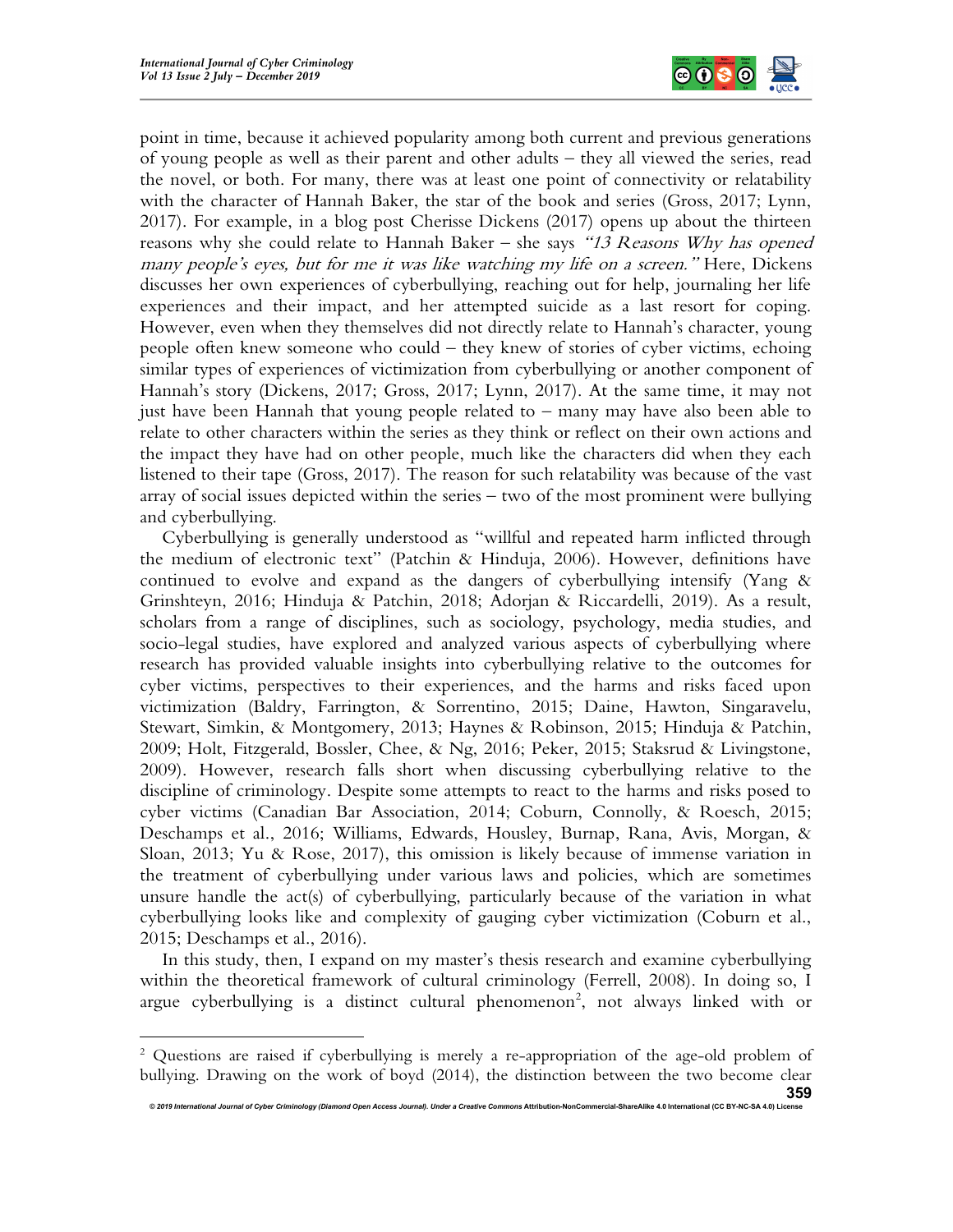comparable to traditional, offline forms of bullying, because of new technologies that are being utilized by today's young people allowing them new and unique means to cyberbully. Further, by using the theory of cultural criminology, and by framing cyberbullying as a cultural phenomenon, emphasis can be placed on the inherent meaning that is constructed when instances of cyberbullying occur, particularly for those who are or have been victimized. By delving deeper into understanding this meaning, criminologists will be able to further examine cyberbullying within the realm of criminology as they will be better able to understand the meaning of cyberbullying for those who are victimized, which can, in turn, lead to the creation of better, more effective means to both combat cyberbullying as well as addressing victimization.

Therefore, the aim of this study is to articular the role of meaning, as proposed within cultural criminology, by explicitly focusing on the way meaning comes to impact those who find themselves vulnerable to and victimized by cyberbullying. To do so, I will draw on a piece of popular culture, that being the Netflix series  $13$  Reasons Why, to investigate the way meaning is constructed as told through the story of Hannah Baker. In doing so, I will make connections between the story of Hannah Baker with two prominent cases of cyberbullying within Canada: the stories of Amanda Todd and Rehtaeh Parsons. Thus, the two overarching research questions guiding this study are:

- Research Question 1: How does the story of Hannah Baker reveal meaning associated with cyberbullying and subsequent other experiences faced within the series?
- Research Question 2: What does this tell us about cyberbullying and experiences of cyber victimization?

## 1. BACKGROUND

# 1.1 Cultural Criminology<sup>3</sup>: Emphasizing Meaning

Cultural criminology's founding conception is that "cultural dynamics carry with them the *meaning* of crime" (emphasis added; Ferrell, 2008). Theoretically, cultural criminology explores the way cultural forces interweave with crime and criminality in contemporary society (Ferrell, 2008). Cultural criminologists place high emphasis on "the centrality of meaning, representation, and power in the contested construction of crime" (Ferrell,

where the characteristics of visibility, spreadability, searchability, and persistence are key to cyberbullying. Further, Yang and Grinshteyn (2016) argue cyberbullying is distinctive from traditional means of bullying due the greater dangers and harms posed and as a result of cyberbullying.

<sup>&</sup>lt;sup>3</sup> Cultural criminology is a theory that has been developed not without controversy surrounding it where scholars have criticized the theory for its conceptualization of culture and meaning (Cohen, 1995; O'Brien, 2005; Spencer, 2011). However, a variety of scholars have attempted to resolve debates around the theoretical framework of cultural criminology (Ferrell, 2013; Hayward, 2004; Hayward, 2012; Presdee, 2004), giving it merit as a theory for its unique contributions to the study of culture, crime, and meaning relative to contemporary society. Thus, this posits cultural criminology, despite criticism, may have a place within the discipline of criminology.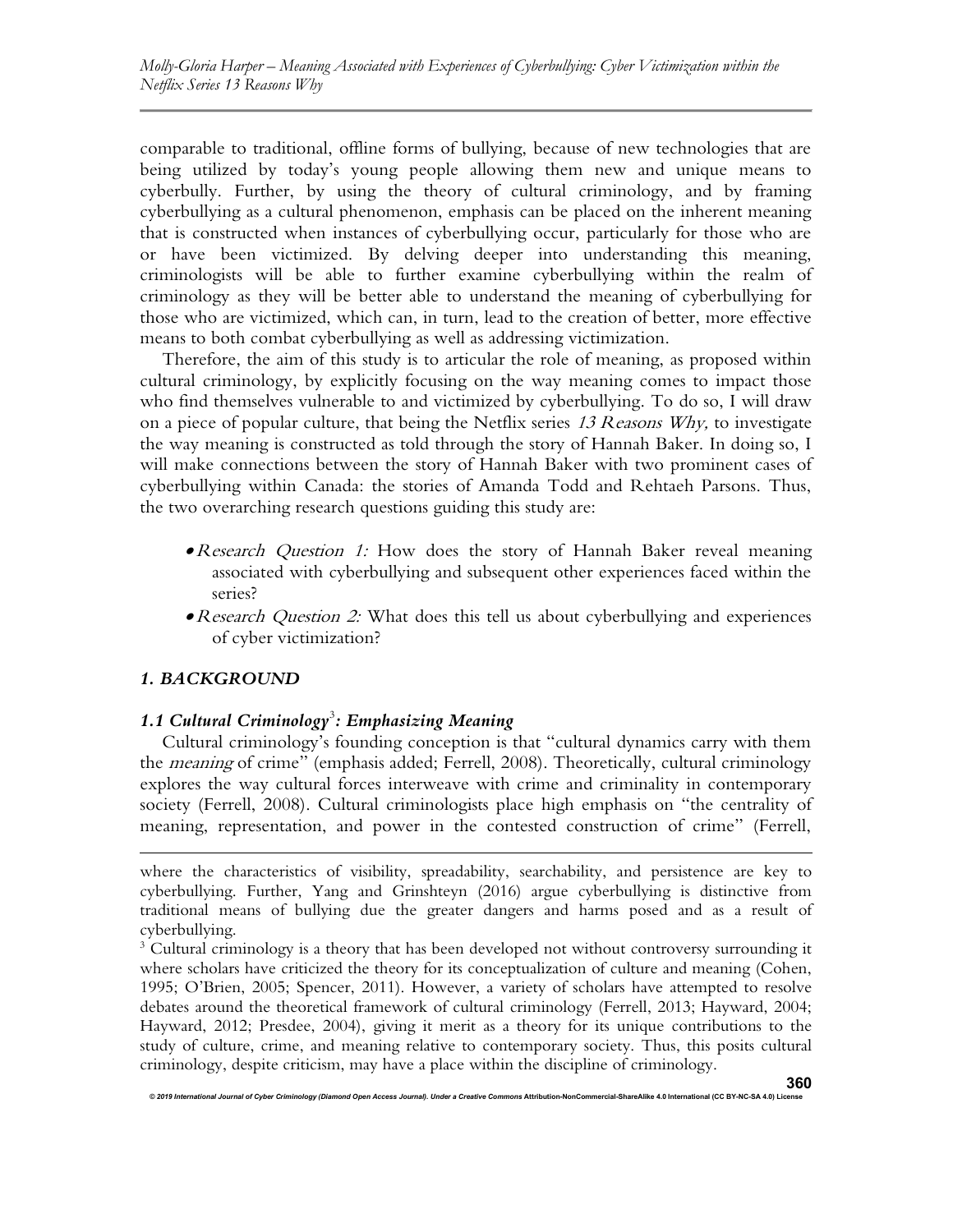

2008). Essentially, this theoretical framework places meaning of action and/or behaviour at the forefront of the way actions and/or behaviours are understood perspective to the cultural dynamics and framework it occurs within. Thus, proposing that the culture of contemporary society guides what is deemed deviant and criminal. Ferrell (2008) calls for a movement away from traditional and narrow notions of crime to incorporate symbolic displays of transgression, emotions or feelings invoked by criminal events, and public and/or political events designed to define crime and subsequent consequences. Therefore, cultural criminology can be used to explore phenomenon that is not necessarily criminal, such as cultural phenomenon deviant in nature or that which carries undertones of criminality within it or is existing outside the dominant group culture.

In defining cultural criminology distinctively, Ferrell (2008) further argues for a cultural criminology attuned to prevailing conditions capable of conceptualizing and confronting crime and crime control in contemporary society. Ultimately, cultural criminology attempts to understand crime as expressive as well as to critique perceived knowledge surrounding the politics of crime (Ferrell, 1999, 2008). Overall, cultural criminology can be seen as a theory that lays the groundwork for understanding the construction of a given phenomenon as criminal, deviant, etc. through the basis of cultural understanding, where cultural criminologists become attuned to meaning, public perception, and the role of such actions/behaviours in contemporary society. Furthermore, part of this meaning includes the society and context that crime occurs within where the very laws, policies, and perceptions surrounding criminality also subject the phenomenon to various interpretations and inherently produce meaningful meaning. Essentially, cultural criminologists explore and challenge dominant discourses around crime and criminality by exploring the meaning attributed to these acts and/or behaviours where acts are perceived as inherently distinctive from one another depending upon the meaning constructed.

Using Ferrell's (2008) framework, culture is defined as "the stuff of collective meaning and collective identity" where the notion of the criminal as both a person and a perception comes to life. The term culture suggests a search for meaning where such meaning reveals the capacity of people to act together over time to animate the smallest of objects with both importance and implication (Ferrell, 2008); thus, suggesting it is culture that implies inherent meaning to actions, objects, behaviours, and the like. However, human culture is relatively interesting as it "cannot be reduced to the residue of the social structure", while the social structures tend to shape culture (Ferrell, 2008). Here we see a dynamic interplay between societies themselves, including the social structures and forces within, and the development of culture. Cultural forces, then, are "threads of collective meaning" intertwining with social actors and their circumstances and situations (Ferrell, 2008). As Ferrell (2008) suggests, "the negotiation of cultural meaning intertwines with the immediacy of criminal experience." Here, it becomes important to distinguish the way the public within contemporary society holds agency in determining a public knowledge of what is collectively deemed criminal.

When this negotiation occurs, it is cultural criminology's role to unpack such a phenomenon to begin to understand the dynamics at play behind the scenes to explore meaning relative to the public and society, which, in turn, characterizes the phenomenon. Through the lens of cultural criminology, we come to see the force of culture as dynamic where phenomenon classified as criminal may not be universally applicable, varying from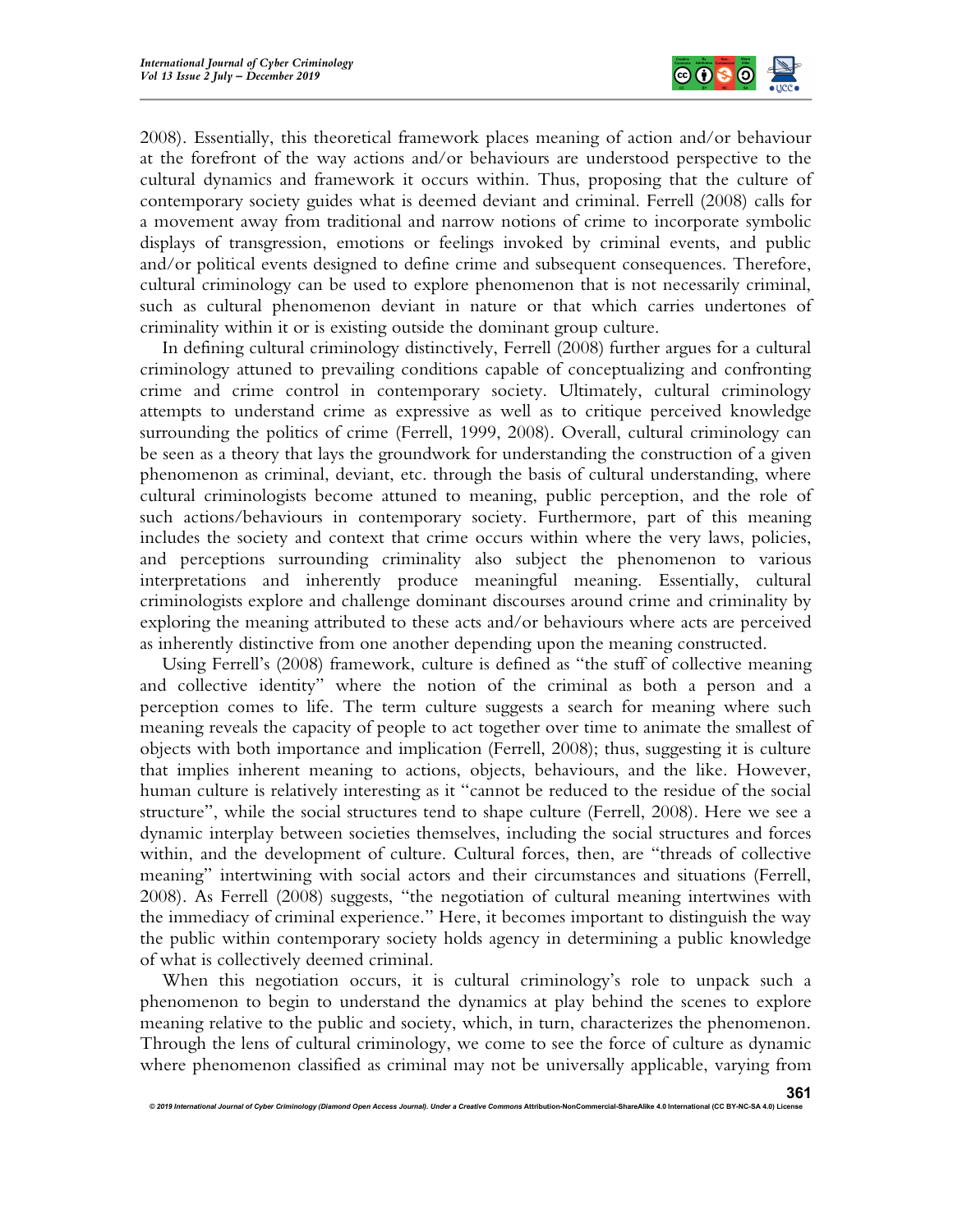society to society as the dynamics of that given society shift and change. This can also be true between cultures, or cultural groups, within the same society, hence the "cultural dynamics carry[ing] with them the meaning of crime" (Ferrell, 2008).

Crime and deviance constitute more than an enactment of static group culture, rather, cultural dynamics remain in motion where fluidity of these dynamics connect culture with crime (Ferrell, 2008). Cultural criminologists, as made evident here, are opposed to conformity but prefer heterogeneous meanings associated with culture and understandings of crime. Thus, Ferrell (2008) argues for a cultural criminology that does not ignore these cultural dynamics. Further, this notion is imperative when situating viewpoints toward crime, specifically among those within the criminal justice system. Everyday actions of criminals, police officers, and judges offer insights into the criminal justice system, but also give "important glimpses into the very process by which social life is constructed and reconstructed" (Ferrell, 2008). With this in mind, cultural criminology, then, reveals complex and contested dynamics between cultures of control and cultures of deviance while attempting to seek and provide new ways to see crime along with social responses to it (Ferrell, 2008).

To reiterate, central to cultural criminology is the notion of meaning. Ferrell (2013) defines meaning as "the contested social and cultural processes by which situations are defined, individuals and groups are categorized, and human consequences are understood." For cultural criminologists, this is highlighted by exploring the example of bloody knuckles after throwing a punch. When a punch strikes someone in the mouth, there really is no inherent or intrinsic meaning associated with it; however, that is until it is explored who was punched – a partner, a police officer, an opponent. Each incident would provoke a different reaction because it *means* something very different to strike a partner compared to a police officer (Ferrell, 2008). Thus, violence, extending to any act of criminality or deviancy, holds meaning, particularly to the perpetrator and victim alike (Ferrell, 2008).

Understanding the cultural dynamics of crime implies cultural criminologists are attune to more than the mere act and/or behaviour itself, but focus on the meaning associated with it, the actors involved, the society and culture it took place within, and the inherent roles and outcomes for those involved. In the theoretical framework of cultural criminology, meaning holds power. Every day various media outlets, such as television programs and newspaper headlines, are giving their own meaningful accounts of crime and criminal justice (Ferrell, 2013). Thus, meaning is seen as a constitutive element of human action at the foundation of human culture where meaning-making is an ongoing, everyday process (Ferrell, 2008, 2013). As Ferrell (2013) proposes, it is this sense of meaning that formed the historical foundations of cultural criminology, which carries forward today where meaning is made in many ways through social interactions and situations of everyday life.

#### 1.2 Cyberbullying as a Cultural Phenomenon: Negotiating Cyberbullying as Deviant

In the context of cultural criminology, I define cyberbullying as a deviant youth internet phenomenon that is perpetuated through the use of electronic media including text, images, and videos, as young people become increasingly tied to the use of social

© 2019 International Journal of Cyber Criminology (Diamond Open Access Journal). Under a Creative Commons Attribution-NonCommercial-ShareAlike 4.0 International (CC BY-NC-SA 4.0)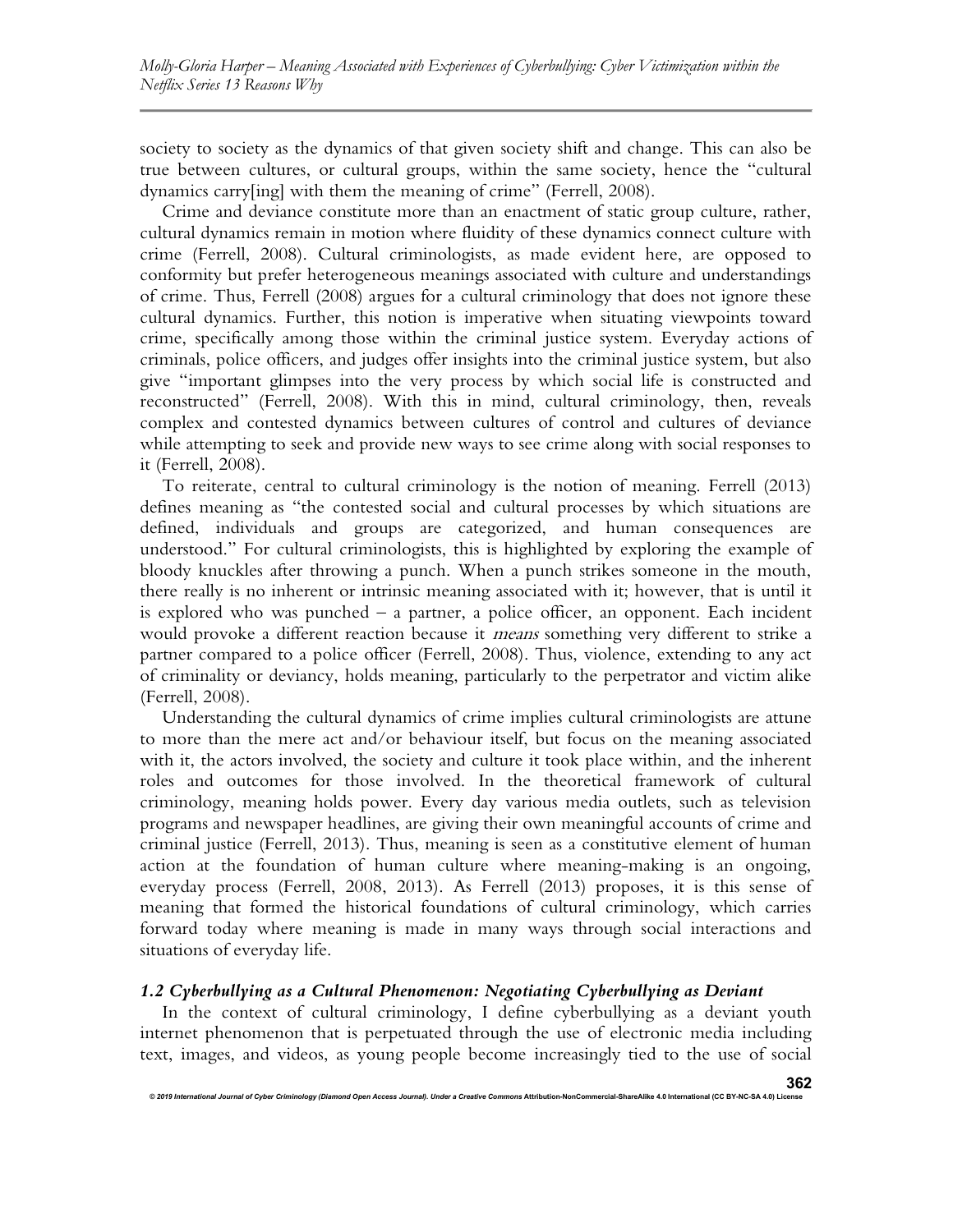

media platforms, electronic devices, and the internet (Canty, Stubbe, Steers, & Colllings, 2016; Rachoene & Oyedemi, 2015; Harper, 2017a). We come to see, then, that the internet has "revolutionized social life" and changed the landscape of what it means to be deviant and how such practices are carried out (Durkin & Patterson, 2011, p. 453). Thus, I choose to add the deviant element to the definition of cyberbullying largely because for those outside the youth culture, that being adults such as parents and teachers, are much more likely to classify cyberbullying as deviant because of the harms associated with it for those targeted. We see this deviant element come to light in  $13$  Reasons Why whereby cyberbullying accompanied or occurred in addition to other criminal and/or deviant behaviours (see Durkin & Patternson, 2011 for discussion of links between deviant and criminal behaviours). For example, Hannah Baker experienced cyberbullying, which was the initial instance that not only sparked the victimization but also the vulnerabilities and subsequent victimization that followed from distinctive events that took place within the series, where not all of these incidents were directly related to cyberbullying. Prominent within 13 Reasons Why were depictions of the social issues faced by many young people today such as mental health concerns, bullying and cyberbullying, underage drinking and binge drinking, sexual assault, and suicide, which were also known to occur among Canadian cases of cyberbullying victimization as seen in the stories of Amanda Todd and Rehtaeh Parsons. Thus, the definition of cyberbullying ought to recognize how cyberbullying can be linked to or occur alongside a vast array of other forms of victimization and/or social issues.

However, as within the series for those who were not victimized but rather, we on the tapes and linked to specific events Hannah Baker experienced, young people are much more reluctant to classify their behaviours as deviant or criminal, mainly due to the negative connotations associated with such labels (Jensen, 2011). This indicates that for some young people, they are seeing deviancy in a different way – tolerable deviance (Harper, 2017a). Tolerable deviance is when young people accept their behaviour for what it is, but do not label it as deviant and opt for something else (i.e. drama; see boyd, 2014). But what becomes apparent in this discussion of tolerable deviance though, is that young people outside the cyber victim group likely do not realize the implications of their behaviours on those who are targeted and that is because for cyber victims, as will be examined in this study, the cyberbullying they experience carries with it meaning.

Drawing on the inherent importance of this notion of mean, connections are made with the tenants of cultural criminology. It is through the story of Hannah Baker where viewers of the series become attuned to the way the vulnerability and victimization Hannah experiences is affecting her, thereby opening viewers up to the implications of the acts of other and their effects on Hannah – making cyberbullying much more harmful rather than tolerable. Thus, the portrayal of what Hannah experiences has the ability to carry a deeper meaning with it, similar to the aspect of the punch Ferrell (2008) discusses in developing the importance of meaning within a criminal, or cultural, event. For the purpose of this research, then, meaning is inherently important to and for understanding cyber victims who experience the largest impact of the cyberbullying that occurs, that being the inherent harms and risks produced (Wilson & McAloney, 2010). Alongside this victimization, Hannah Baker faced victimization from other situations, which ultimately lead to an overall inability to cope. We, then, that the notion of meaning associated with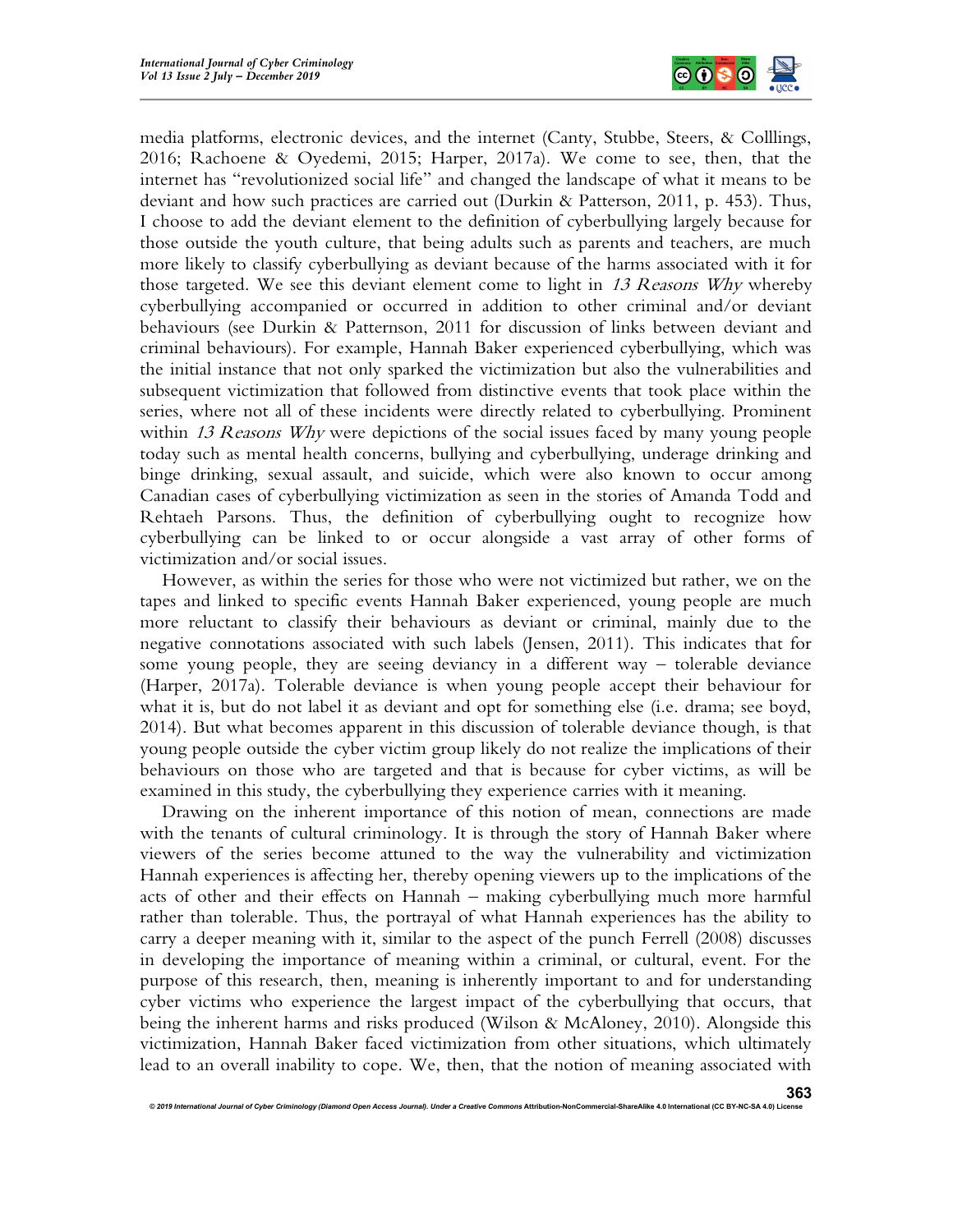the victimization becomes inherently important in the series of 13 Reasons  $Why -$  it not only draws connections to understanding the scope of harm and risk attached to cyberbullying victimization, but connects and develops the framework for ways to evaluate instances of cyberbullying relative to the theory of cultural criminology.

## 1.3 Media Criminology: Justifying the use of 13 Reasons Why

The theory of cultural criminology draws on media, particularly that of a cultural nature, to aid in the articulation of the dynamics of a phenomenon and the inherent meaning within it (Ferrell, 1999). Presdee (2000) situates crime, or any cultural phenomenon, into the realm of popular consciousness through a tentative arrangement between those involved (i.e. criminal, police, media, the public); thus, emphasizing the ways media are as much a part of the process as are individuals who commit acts of deviance or crime as well as the police and public. When media projects various mediated views of deviance or crime, the audience consumes information about it and begins to formulate a popular conception, which then becomes a part of popular knowledge (Presdee, 2000) – the more accurate depiction of such behaviours within media, the better the formulation of public perception around the given phenomenon (Haney, 2009). For 13 Reasons Why, media grabbed the attention of viewers for the depiction of various social issues within the series – this is the "participatory element" Haney (2009) deems imperative for viewership. This leads the potential for the creation of knowledge and nonmediated truths about the realities of cyberbullying for those victimized. As Haney (2009) suggests with crime related media content, relationships to actual realities of crime is merely incidental; however, despite the profitability of the series 13 Reasons Why, there are characteristics of the series drawing on what appears to be valid and convincing to the audience as accurate. Thus, as we begin to see with cultural criminology, if crime and criminality are to become a commodity, or at the very least a transgression publicly consumed (Presdee, 2000), then more accurate depictions are needed to ensure more accurate popular knowledge regarding the phenomenon.

Given that the public and public knowledge are often driven by mediated views of crime and criminality, by looking at tools of popular culture, such as films and television series, one can begin to articulate the role of meaning provided within the theory of cultural criminology relative to popular culture as one that cannot be discounted. There is a vast array of potential for popular culture to contribute meaningfully to the study of cultural phenomenon through the lens of cultural criminology. Thus,  $13$  Reasons Why was chosen for this analysis as it has received an immense following and there is relatability to the storyline and characters involved (Gross, 2017; Dickens, 2017). Despite the controversy and backlash, this series was important as it opened a discussion regarding the many social issues faced by young people today, particularly, in this case, cyberbullying. I use this series as a tool to guide my analysis to see the contributions of the theoretical framework of cultural criminology regarding meaning associated with instances of cyberbullying.

364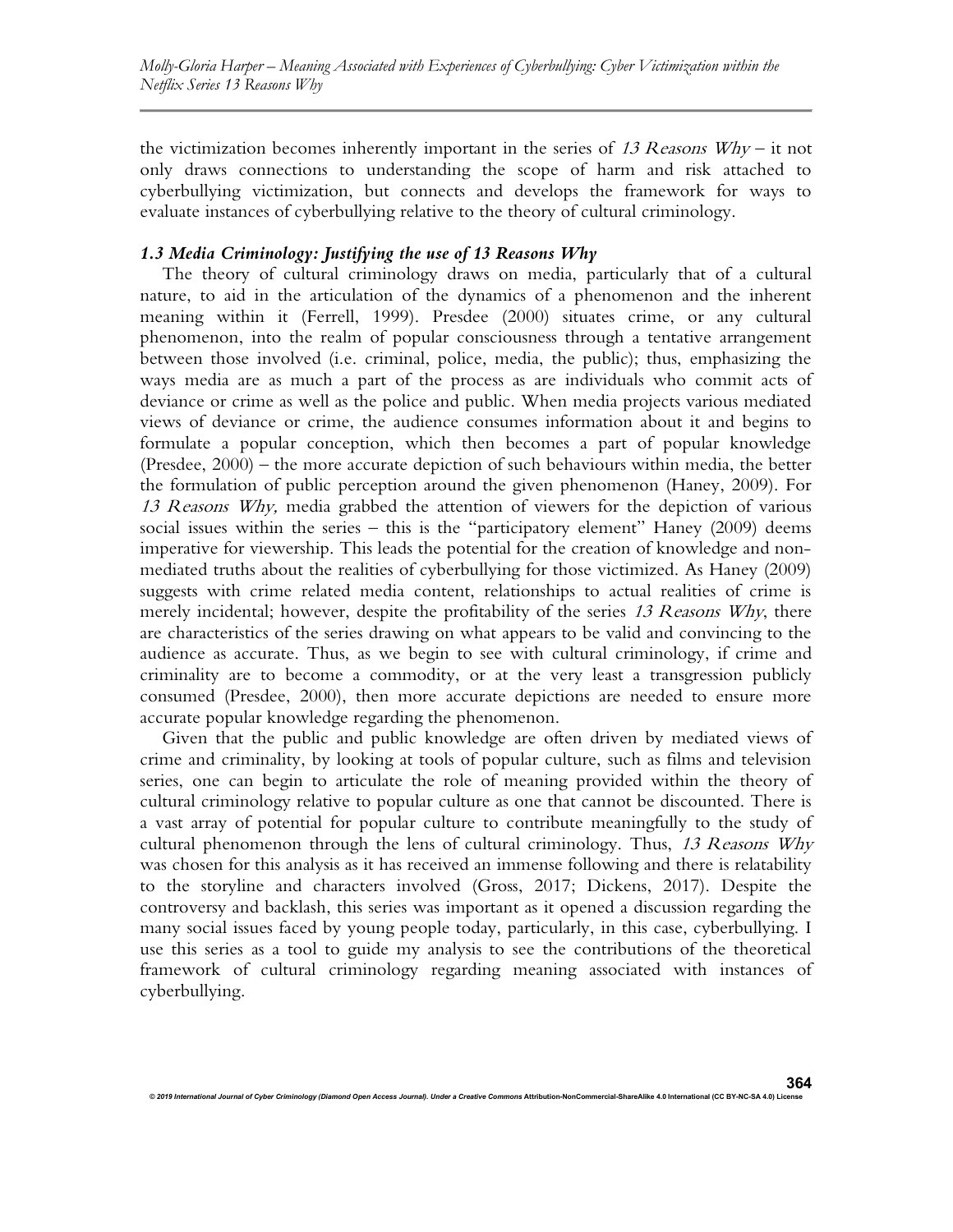

## 2. METHODS

#### 2.1 Qualitative Media Analysis of 13 Reasons Why

Extending my master's thesis research (see Harper, 2017a, 2017b), I conducted a qualitative analysis of popular film using season one of the Netflix series 13 Reasons Why. The aim of doing so was to investigate the notion of meaning attributed to cyberbullying victimization as experienced by Hannah Baker, the series main protagonist. The research questions I sought to answer included:

- Research Question 1: How does the story of Hannah Baker reveal meaning associated with cyberbullying and subsequent other experiences faced within the series?
- Research Question 2: What does this tell us about cyberbullying and experiences of cyber victimization?

#### 2.1.1 Sample

The sample consisted of all thirteen episodes in season one of 13 Reasons Why. However, emphasis was placed on the specific episodes, that being episode one, episode two, episode four, and episode thirteen, which revealed key links directly to cyberbullying whereas the rest of the series builds off the initial episode and subsequent events throughout the series. It is important to note the analysis draws connections with the content of the entirety of the series because meaning stemming from cyberbullying takes place throughout. With that said, however, little attention is directly given to the main storyline of the episodes outside those of focus, that being those which best pertained exclusively to cyberbullying in order to address the aims and goals of the overarching guiding research questions of this paper. When necessary and for supplemental data, I also referred to the novel 13 Reasons Why by Jay Asher (2007).

#### 2.1.2 Data Analysis – Textual & Thematic Analysis

A textual analysis was first employed "to find out what were and what are the reasonable sense-making practices of culture" (McKee, 2003). This was done through initially critically viewing each episode in season one of 13 Reasons Why. Doing so allowed me to ensure there were messages within the series that began to construct a depiction of cyberbullying. While viewing the series, I paid attention to the tones within the stories being told within the series.

From here, I turned to a thematic analysis to draw on patterns and themes emergent within the data (Braun & Clarke, 2008). Data were coded according to various themes that were used in my previous research, which remained prominent in this study as well. These themes reflected cyberbullying as a youth cultural phenomenon, the groups involved in cyberbullying (i.e. cyberbullies, cyber victims, cyber bystanders), links with other social issues, and broader elements and characteristics distinctive of cyberbullying (see Harper, 2017a/b). Additionally, themes were added that exclusively reflected the notion of meaning and connections with cultural criminology.

While there are several ways to conduct a thematic analysis, I adhered to the six-step method presented by Braun and Clarke (2008). First, I became familiar with the data by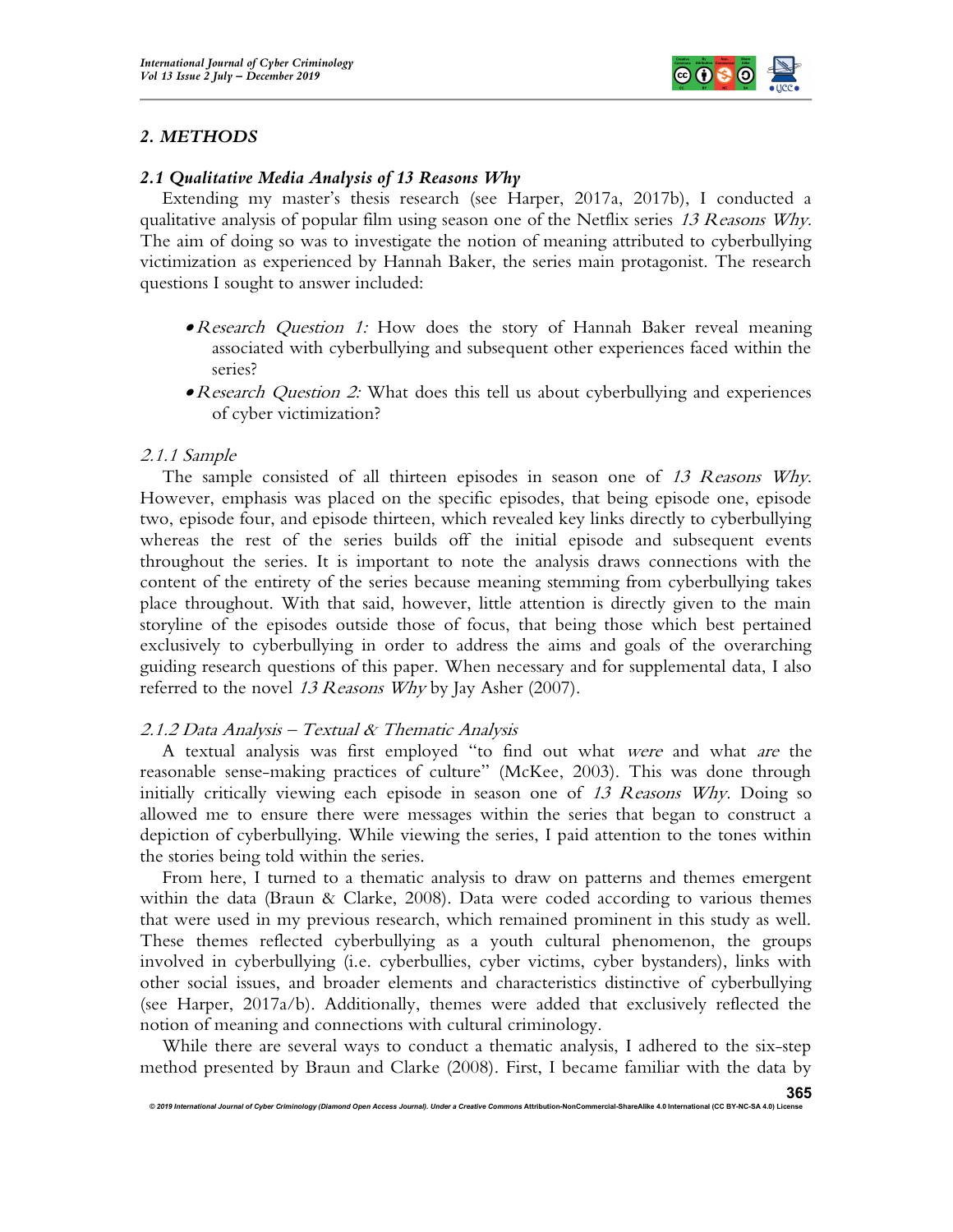viewing and re-watching the episodes of 13 Reasons Why. Notes were made regarding thoughts, assumptions, and connections among the data for reference at later stages of coding and analysis (Braun & Clarke, 2008). In step two I developed and organized the themes into meaningful groups according to the overarching themes. For this research, priority was given to the themes that depicted meaning, cultural aspects to cyberbullying, and the characteristics of cyber victims. Other themes and coded data will be used for later analyses. Step three called for an organizing of these themes with other related or similar codes to begin to develop overarching themes. Here, themes were organized using a thematical network analysis (Attride-Sterling, 2001), which allowed for me to better organize and connect the data. Through this process themes were linked to other related themes, ensuring I was cautious of overlapping themes within various categories. Following the work of Attride-Sterling (2001), I organized the themes into three distinct groups: basic themes, organizing themes, and global themes. Global themes encompassed principle metaphors within the entire data set, essentially summarizing the lower level themes to draw interpretations and conclusions. Step four and five called for further review, re-organizing, and elimination of redundant themes. Finally, in step six, the themes were re-coded if deemed necessary. Once finalized, themes were given names that described the meaning carried within them. In the reporting of the research findings, supporting quotations were chosen that best reflected the themes and the notion of meaning relative to Hannah's experiences.

# 3. FINDINGS

# 3.1 Meaning within the series 13 Reasons Why

I hope you're ready…I'm about to tell you the story of my life. More specifically, why my life ended…if you're listening to these tapes, you're one of the reasons why (Asher, 2007: 7; Incaprera, 2017)

13 Reasons Why revolves around thirteen cassette tapes that Hannah Baker recorded prior to committing suicide, which were circulated in chronological order to those who were featured on them. Hannah gives one reason per tape that attributes responsibility to why or how that person had a role in Hannah's life that led her to her decision to commit suicide. These were recorded with purpose and intent, which starts by giving the listeners the basic rules:

The rules are pretty simple. There are only two. Rule number one: You listen. Number two: You pass it on. Hopefully neither will be easy for you (Asher, 2007, 8; Incaprera, 2017)

The goal of these tapes was for those involved, and arguably those watching the series, to gain perspective into what they did and how this impacted Hannah, thus demonstrating the meaning behind various actions of those involved in Hannah's life and the impact they had on her throughout her story of victimization. This confirms the main tenant of

© 2019 International Journal of Cyber Criminology (Diamond Open Access Journal). Under a Creative Commons Attribution-NonCommercial-ShareAlike 4.0 International (CC BY-NC-SA 4.0) L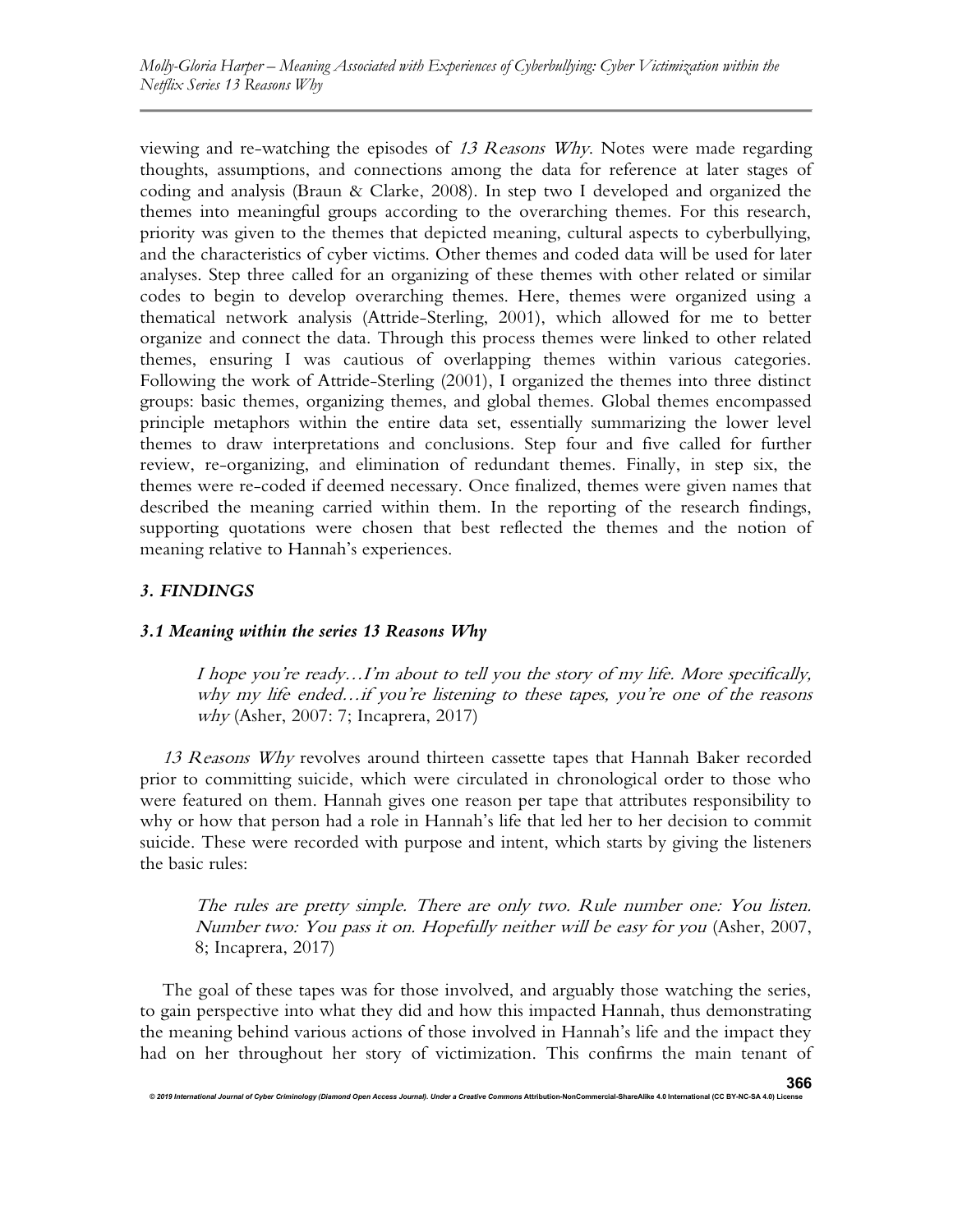

cultural criminology where the cultural elements, that being the events and experiences Hannah had throughout the series, carry within them the meaning of the act and/or behaviour relating to the experiences of cyberbullying, social problems, and suicide. Ultimately, the tapes portray an understanding of the problems of cyberbullying where one photo online has power, and thirteen events examined together holds much more power.

The tapes are symbolic of the meaning carried with the dynamics of the victimization Hannah faced. Parallels can be drawn to the infamous video of Amanda Todd, which she recorded prior to her own suicide that told her story through her own perspective where Amanda felt she could no longer cope with the cyberbullying she was experiencing (Ayotte-Thompson and Weinstein, 2014). As Belk (2013) states, one's final digital legacy can be a chance to give farewells, instructions, and representations of self. This is true of both the tapes of Hannah Baker and the video of Amanda Todd where each carry on their memory and draws attention to what led them to commit suicide (Belk, 2013). This further indicates that a cyber victim's story has the ability to live on after their suicide, indicating suicide is not the death of their story but rather the beginning to a new one – one that calls into question the impact of the meaning of events the young cyber victims experienced. In doing so, it can be argued the cyber victims created these "legacies" with purpose and intent, realizing there was inherent meaning in their experiences even if it turned out to be detrimental to themselves. Creating this legacy is a way to reveal the meaning so that a broader audience, who may not have known the full story of the cyber victims, can begin to articulate the impact of words, actions, and/or behaviours of others, as was the case in 13 Reasons Why, which is even more so prevalent in the second and third seasons of the series.

Hannah Baker is relatively new to the town and high school she attends, perhaps giving Hannah the chance to start anew. Young people negotiate identity formation during this period of adolescence by attempting to define who they are relative to their social environment, such as peer cultures through interpretative reproduction<sup>4</sup> (Corsaro, 1992, 2012); however, utilization of the online domain is changing this process of socialization and identity formation among young people<sup>5</sup>. Quan-Haase and boyd (2011) propose

<sup>4</sup> Corsaro (1992) indicates children produce their own peer culture through early knowledge and practices that are fundamental to participating in the adult world, which is reflected in the changing process of socialization as the online domain increasingly becomes prominent in the lives of young people. What Corsaro (1992) is indicating is that as children learn to engage with one another, they adapt to their surroundings to produce their own distinct culture, along with cultural practices, with little reliance on adults. Thus, interpretative reproduction is when children, and youth, exist within the world to "creatively appropriate" their own unique peer cultures and, while doing so, they contribute to the reproduction of youth and adult culture.

<sup>&</sup>lt;sup>5</sup> For young people, technology and the internet have always been tied to the way they interact and communicate. However, as Andersson et al. (2015) outline, the internet itself, mainly social media and instant communication platforms, must be considered a new kind of social environment by providing "what seem to be endless opportunities" for seeking out, initiating, and maintaining social contacts, which include peers and strangers of a variety of ages and backgrounds around the world. The concern becomes the activities that occur on the internet and the type of environments they create offline (Andersson et al., 2015). For Hannah, what happened online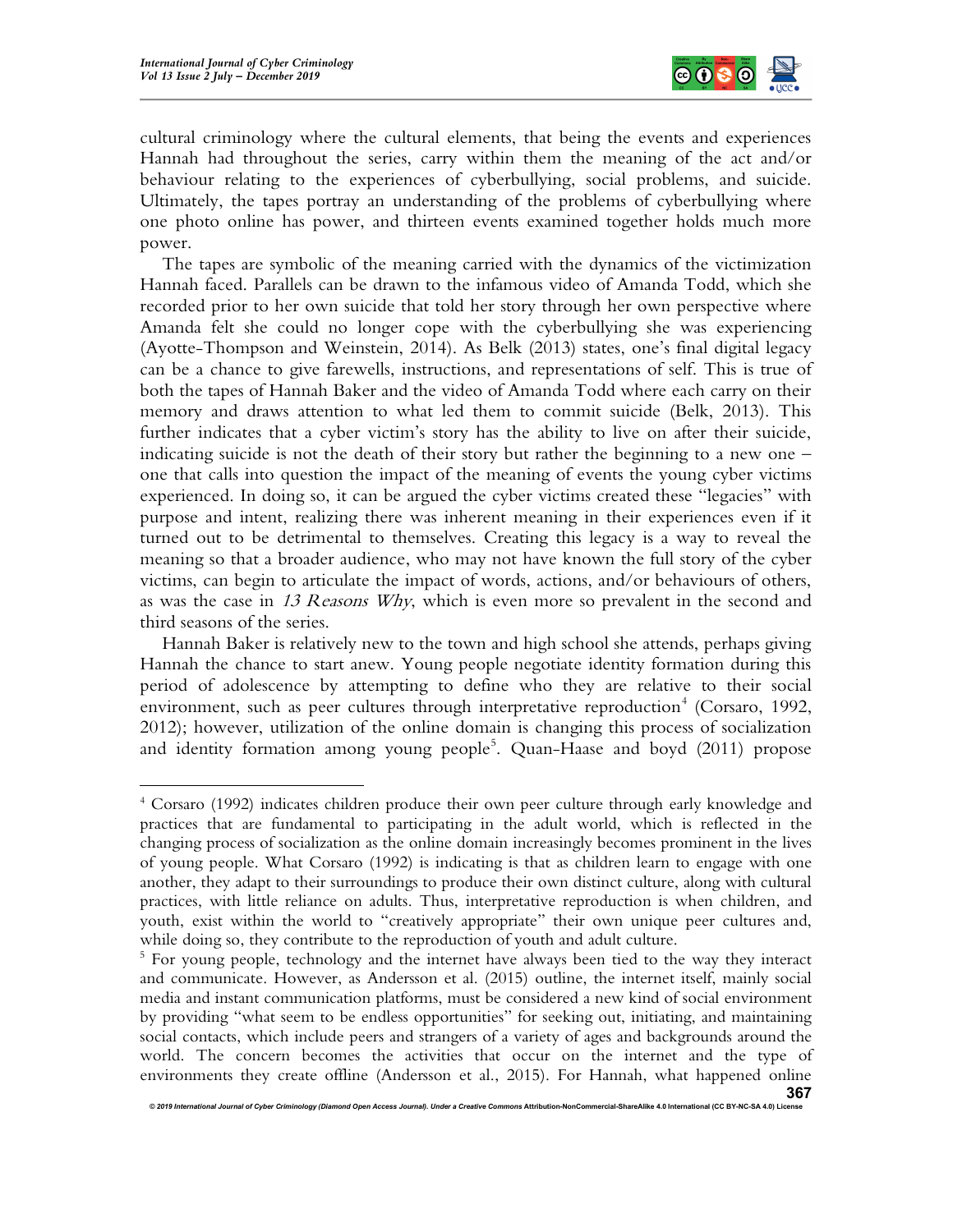young people have moved to the use of digital technologies as a way to reach out to peers, become uncensored by the adult world, and to join virtual communities of shared interests. These teen online communities are places of identity development as they can foster feelings of belonging and are a tool for social support; however, not all teens integrate equally within these peer networks where some deal with issues of rejection and exclusion (Quan-Haase & boyd, 2011). As a result, cyberbullying tends to occur where young people are targeted by words, texts, videos, images, and the like. Studies have proven cyber victims are still at risk of cyberbullying even when young people reveal limited information about themselves online (Hinduja & Patchin, 2009).

When cyberbullying occurs, as Samara and colleagues (2017) have found, victims can experience detrimental consequences regarding socialization due to feelings of distrust, loss of self-esteem, and lack of acceptance by peers (Beran, Mishna, McInroy, & Shariff, 2015; Beyazit, Simsek, & Ayhan, 2017; Haynes & Robinson, 2015; Peker, 2015). Peer relations are important for socialization, and when young people are faced with poor peer relations it places those young people at-risk for traditional and cyber forms of victimization (Cappadocia, Craig, & Pepler, 2013). Due to a cyber victim's online identity, and even their offline identity, becoming synonymous with the content of cyberbullying from their online victimization, a mass audience is constructing an opinion and/or impression of that individual based on the content produced, even if it has no inherent truth. As scholars have pointed out, the online domain plays a complex role in the development of a young person's identity (Andersson, Bohlin, Lundin, & Sorbring, 2015; Diefenbach & Christoforakos, 2017; Ellison & boyd, 2013; Marwick, 2015; Musil, Preglei, Ropert, Klasinc, & Babic, 2017; Tiidenberg, 2015; Wilson & McAloney, 2010; Yang, Quan-Haase, Nevin, & Chen, 2017) where the cyber victim truly believes their lives and reputations are ruined when they are targeted by cyberbullying (Hinduja & Patchin, 2012). Therefore, cyberbullying occurring becomes meaningful in the way young people then proceed to articulate, construct, and negotiate their identity. This is particularly relevant to Hannah when she feels as though the entire student body is against her; she has few friends, if any, and does not see where she fits into her social environment as more people are believing the rumours spread about her.

## 3.2 Meaning within tapes in the series 13 Reasons Why

In tape one of 13 Reasons Why, Hannah recounts meeting Justin, the school's football star<sup>6</sup>, at a park where Justin took a photograph of Hannah with his cellphone of her sliding

© 2019 International Journal of Cyber Criminology (Diamond Open Access Journal). Under a Creative Commons Attribution-NonCommercial-ShareAlike 4.0 International (CC BY-NC-SA

translated into her every day, non-digital environment, thus proving meaning, including the scope and magnitude of harm and risk, has the ability to translate into multiple spaces young people occupy.

<sup>&</sup>lt;sup>6</sup> Further research ought to be conducted to determine if links exist between the way cyberbullying is carried forward or perpetuated dependent upon the social position of the cyberbully as compared to the cyber victim. In 13 Reasons Why, it can be argued Justin's story of what happened between him and Hannah seemed to hold more power or truth over what Hannah described, further suggesting the football star should be perceived as the one to believe over the new girl in the school. As outlined in my previous research (Harper, 2017b), this is a consistent finding within other sources of popular culture, mainly films directly depicting cyberbullying such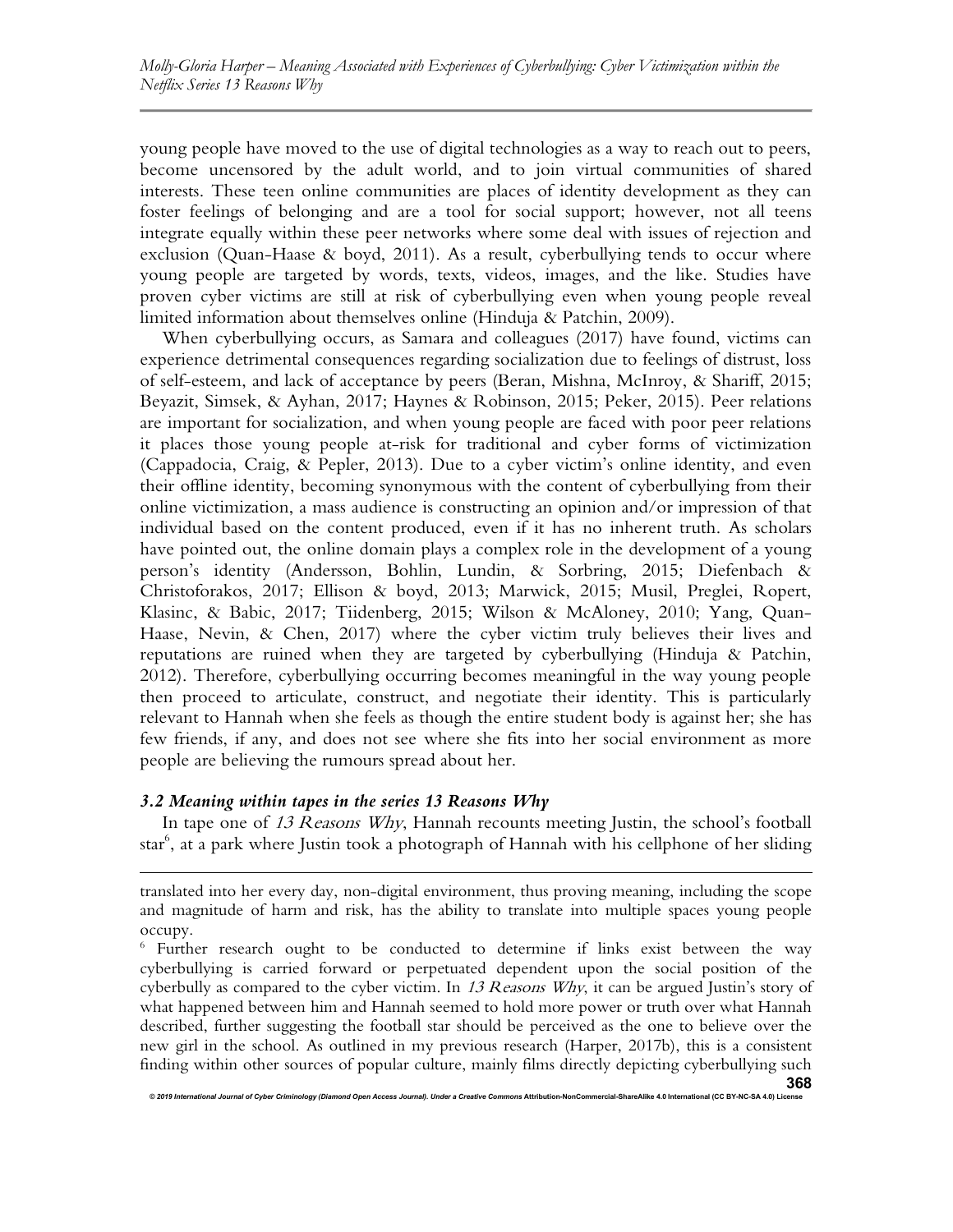

down the slide, where one could argue you could slightly see up Hannah's skirt. When Hannah reached the bottom of the slide, she and Justin shared a kiss. The following day, Hannah was the talk of the school where everyone had an opinion about what happened between her and Justin the night before at the park.

…I've heard so many stories that I don't know which one is the most popular. But I do know what is least popular. The truth (Asher, 2007, 29; Incaprera, 2017)

Bryce, using Justin's phone, shared the photo of Hannah throughout the school and it went viral to those within the school walls, not knowing who else's eyes this photo was seen by. This instance ignited the flames that followed for Hannah, indicating that one instance of cyberbullying can translate into others, including offline forms of harm such as traditional bullying.

A rumor based on a kiss started a reputation that other people believed in and reacted to. And sometimes a rumor based on a kiss has a snowball effect. A rumor, based on a kiss, is just the beginning (Asher, 2007, 30; Incaprera, 2017)

Stemming directly from this, a second instance of cyberbullying occurred where Alex, who was formerly in a friend-trio with Hannah and Jessica until teenage drama broke them up, created the "Hot or Not List". Alex pinned Hannah as having the "best ass in their class" versus Jessica as having the worst.

Every single documented event [referring to those on the tapes] may not have happened had you, Alex, not written my name down on that list…And since everyone at school already had a perverted image of me after Justin's little number, I was the perfect choice, wasn't I? (Asher, 2007, 41; Incaprera, 2017)

Alex had set Hannah up for further victimization, which is a key trait of cyberbullies who have intent to cause harm to the cyber victim (Bryant, 1990; Citron, 2015; Hinduja & Patchin, 2009). Not all content has the ability to go viral because it is unknown how others will react, particularly due to the mass amount of content existing and being produced online (James, 2016; Rockett, 2013), but for Alex the list was appealing enough that it at least caught the attention of the student body. This list seemly gave permission to students to treat Hannah poorly (Asher, 2007, 52). For example, showing how this event held meaning for Hannah in producing subsequent victimization, another incident occurred where Bryce came up behind Hannah at a convenience store and inappropriately

as The Cyberbully (Bond & Chanan, 2015), Cyberbully (Prupas & Biname, 2011), and The Duff (Bello & Sandel, 2015), similarly to the documentaries of the stories of Canadian cyber victims Amanda Todd (Ayotte-Thompson & Weinstein, 2014) and Rehtaeh Parsons (Rau, 2015). Ultimately, this suggests the social hierarchy is indicative of instances of cyberbullying where the social hierarchy exists because young people are able to use social media to share and generate information to develop and maintain social categories and cliques (boyd, 2014).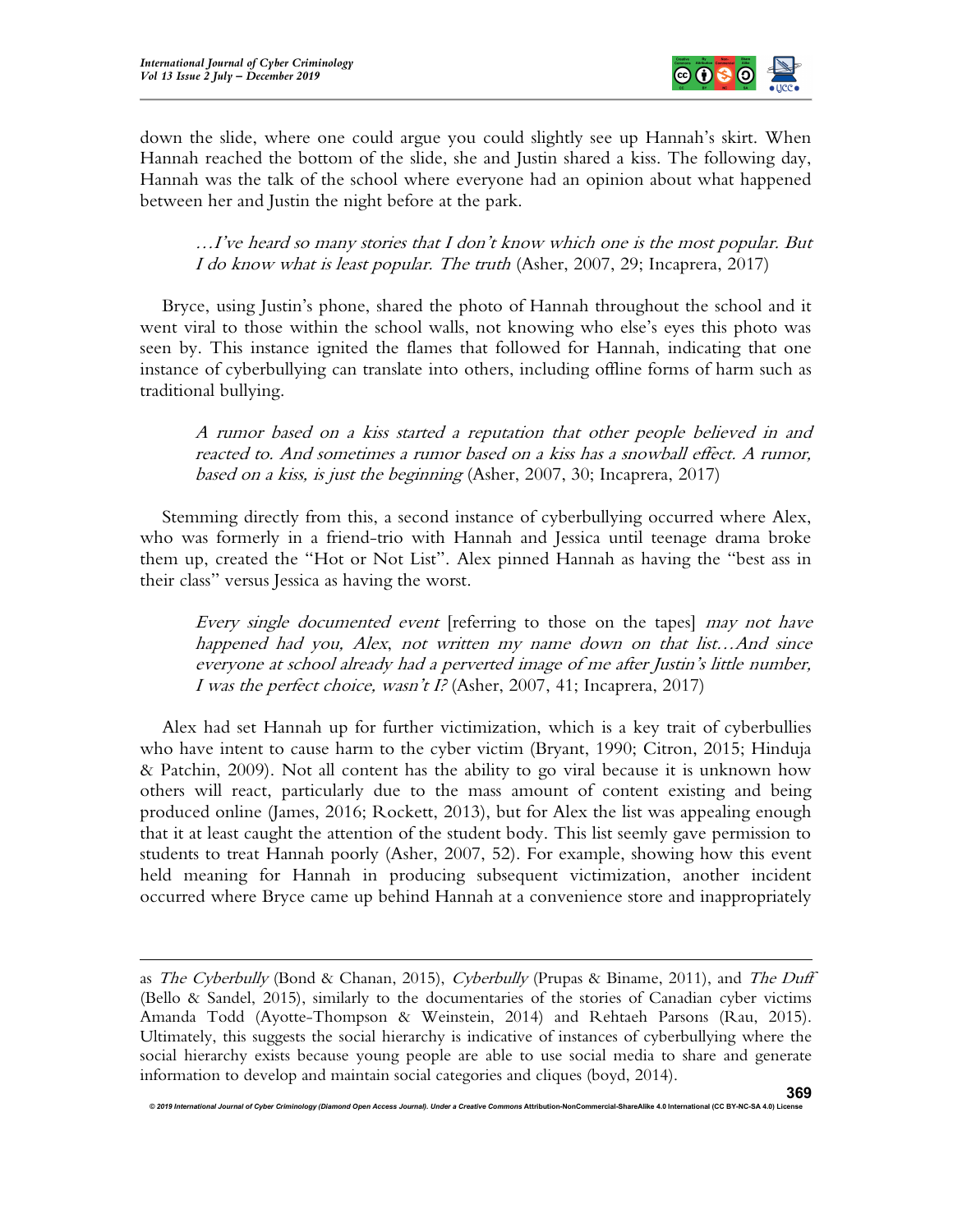grabbed Hannah's behind, quoting "Best Ass in Freshman Class" (Asher, 2007, 48; Incaprera, 2017).

The "Hot or Not" list brings up questions of accountability for cyberbullies. Even though Alex held a small role in the entirety of the victimization that Hannah experienced, he still had a role within it, hence his place on the tapes.

...This tape isn't about why you did what you did, Alex. It's about the repercussions of what you did…it's about the repercussions on me. It's about those things you didn't plan – things you couldn't plan (Asher, 2007, 42; Incaprera, 2017)

As mentioned, cyberbullies do not know how others will react to the content they produce. Due to a mass amount of information existing online, particularly within the social networks of young people, it has to capture attention in a way that makes others stop, see it, and engage with it in some way. Because cyberbullying is still a new phenomenon, events like the one seen within 13 Reasons Why with Alex, raises questions about how to negotiate responsibility for cyberbullies<sup>7</sup>. Nonetheless, in looking back at Hannah, the snowball increasingly built up speed (Asher, 2007, 53) as more people were targeting Hannah to the point that she felt objectified, isolated, and the center of negative attention, which are common to experiences of cyberbullying (Haynes & Robinson, 2015). In turn, this snowball effect can cause detrimental impacts to the victim, as was seen with Hannah throughout the rest of the series. Viewers of the series can directly begin to see within the first two episodes how cyberbullying and related acts and/or behaviours have the ability to mean something to those who are experiencing them<sup>8</sup>.

Later in the series, Hannah is suspecting she has a peeping tom outside her window after hearing an array of suspicious noises throughout the week. In attempts to catch this individual, Hannah and her 'friend' Courtney try to be the ones to catch him instead. However, after drinking alcohol and sharing a private moment, which was a kiss between the two girls, the peeping tom caught them. Hannah, after hearing a shutter click, saw that the peeping tom was Tyler, the school's yearbook photographer. The next day at school a blurry photo of the kiss between Hannah and Courtney was circulating the school where copies existed both online and physically taped to lockers within the hallways. Fitting with the other rumours being spread about Hannah, everyone suspected she was one of the

<sup>&</sup>lt;sup>7</sup> This question is consistent with literature surrounding digital evidence in cases of cyberbullying where little is actually known as to how to go about collecting evidence for such cases and who really is deemed responsible and to what degree. Perhaps this links to the convoluted nature of cyberbullying legislation within Canada. As Glasgow (2010) states, what is problematic is the lack of guidelines regarding digital evidence for internet offenders, like cyberbullies. As more court cases have a digital component to them, there is an increasing need to preserve digital evidence (Roderiguez, 2017); however, questions are raised if police can keep up to the rapid nature of the online world (Trottier, 2012). Therefore, this concept of digital evidence in terms of cyberbullying warrants further investigation (Tun et al., 2016).

<sup>&</sup>lt;sup>8</sup> This is based on the notion that words, including text, images, and videos produced for the purpose of cyberbullying, do have the ability to cause harm (Jay, 2009).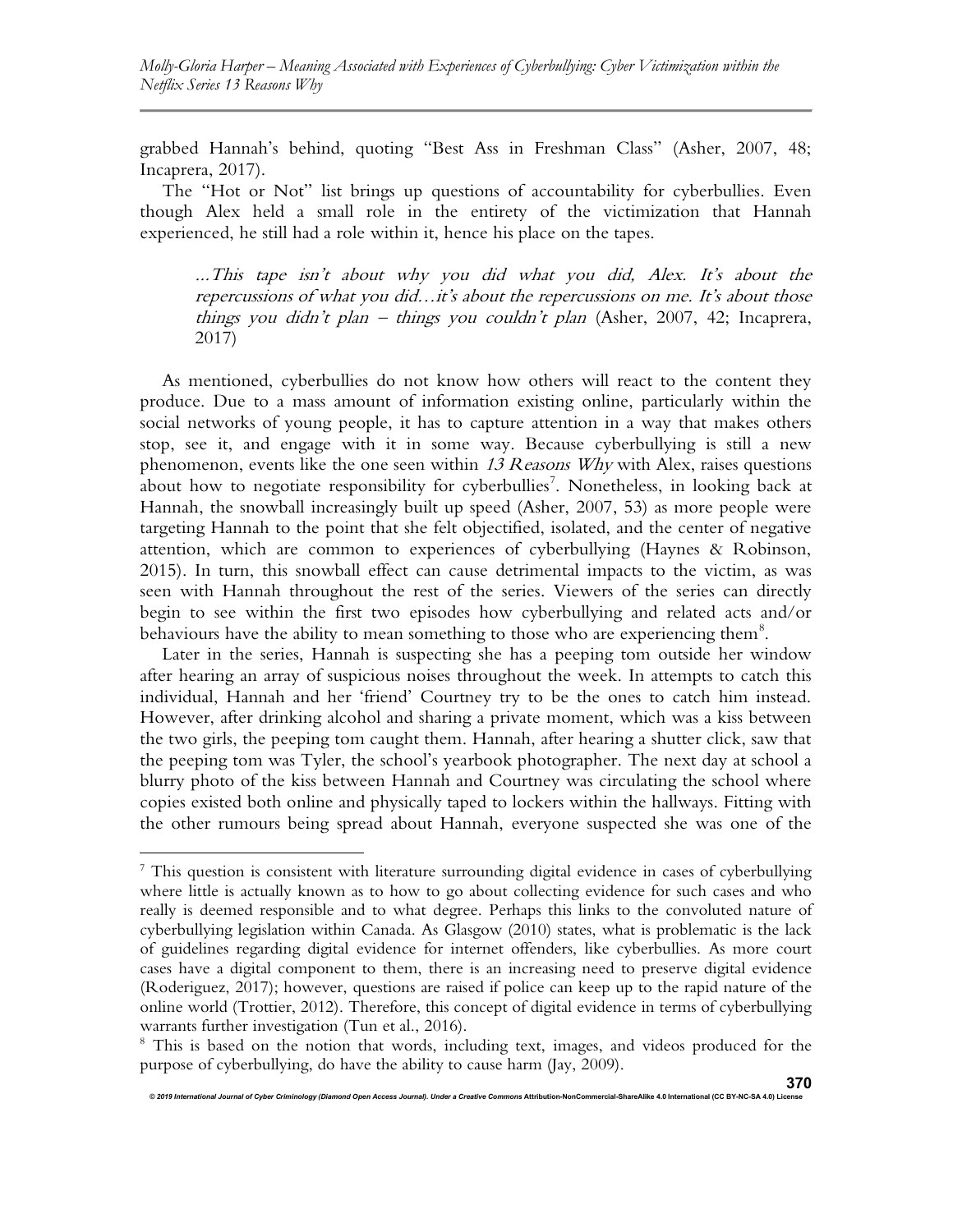

girls in the photo; however, no one knew who the other girl with her was. Courtney, in tape five, out of fear of being caught as the other girl in the photo, claimed she had seen sex toys and paraphernalia in Hannah's room, thus playing nicely into the rumors already circulating. Once again Hannah was victimized and targeted. However, aside from the rumors, Hannah was left vulnerable because she felt the one safe place she had left, her home and her bedroom, was violated.

Why didn't you leave me alone Tyler? My house. My bedroom. They were supposed to be safe for me. Safe from everything outside. But you were the one who took that away. Well...not all of it...But took away what was left (Asher, 2007, 89; Incaprera, 2017)

Unlike in traditional bullying, where victims can often escape from the torment in the comfort of their own home, cyber victims are not so lucky. This is because, as characteristic of cyberbullying, the phenomenon is able to exist in many of the spaces young people occupy, even when the device is turned off, because physical presence is no longer mandatory to cause harm (Brown, 2017; Bryant, 2011; Green, 1997; Jaffe, 2016; Wilson et al., 2010). Removing the safety of the home leaves the cyber victim even more vulnerable because, as in the case of Hannah, not only did she not have any friends to turn to in her time of need, she did not have a place where she felt truly safe, thus emphasizing the lack of ability to cope with what she was feeling.

…School hadn't been a safe haven of mine for a very long time. And after your photo escapades, Tyler, my home was no longer secure (Asher, 2007, 192; Incaprera, 2017)

As seen through the tape of Tyler within 13 Reasons Why, cyberbullying can carry meaning in such a way where the cyber victim is left helpless by being stripped of their feelings of safety and security, feeling they are beginning to surrender to the victimization they are experiencing because they really have no one and nowhere to escape.

Throughout the episodes that followed, Hannah's sense of inability to cope intensified as, among other things, the rumors only grew bigger and Hannah was subject to a variety of intense, mature, and complex set of events<sup>9</sup>. In episode thirteen, Hannah found herself in the office of the guidance counselor, Mr. Porter.

It's just everything is hard right now…I don't know where to begin…Right now I feel lost, I guess. Sort of empty…I don't care anymore…I need everything to stop.

<sup>9</sup> For the purpose of this paper, there is little room to elaborate; however, these episodes within the series would be a fruitful means of analysis for the various other social issues portrayed throughout the show. The choice was made to omit these from the analysis to adhere to the aims of exploring the meaning of cyberbullying laced throughout the series, thus drawing on specific episodes which were directly linked to the topic of focus, which is not to undermine the other elements of the series.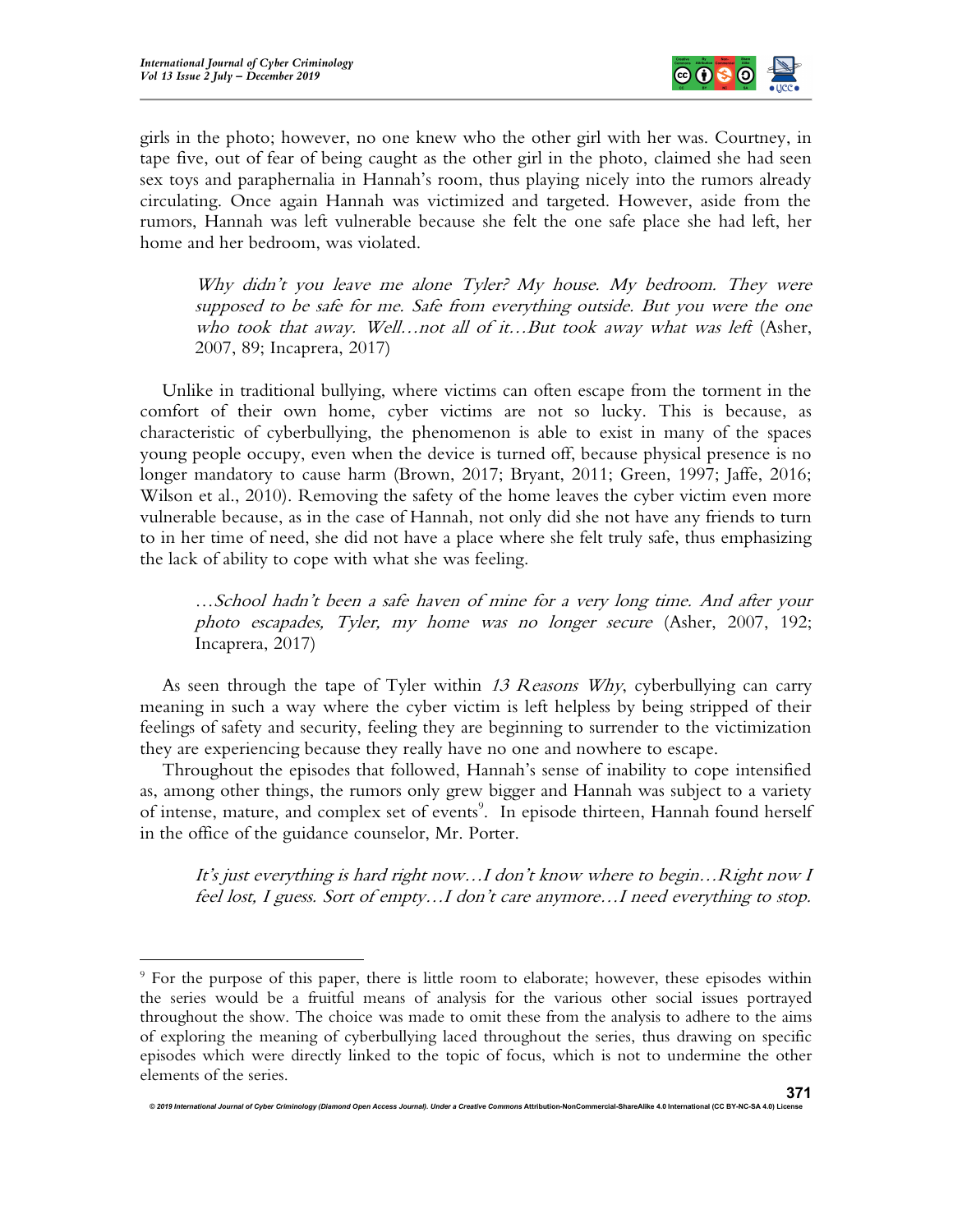People. Life...I don't want my life to end. That's why I am here (Asher, 2007, 270-273; Incaprera, 2017)

Despite entering his office willingly, Hannah was reluctant to tell Mr. Porter everything she was experiencing and feeling. He ultimately gave her an ultimatum to either address what had happened or to move on.

His door closed behind me. It's staying closed…He's not coming. He's letting me go…I think I made myself very clear, but no one's stepping forward to stop me (Asher, 2007, 279-280; Incaprera, 2017)

Hannah left Mr. Porter's office, walked home, and committed suicide. A response from Mr. Porter could have saved Hannah's life, indicating interventions could have had a great impact for Hannah.

As a result of Hannah's suicide, the meaning attributed to it must be explored as with other cases of cyber victim's committing cyberbullicide, that being suicide as a result of cyberbullying, such as seen in the Canadian cases of Amanda Todd and Rehtaeh Parsons. As Daine and colleagues (2013) have found, when cyberbullying occurs, the cyber victim's rate of attempted suicide increases, suggesting the meaning of committing suicide is indicative of a larger, more complex problem (Beran et al., 2015). As explored in my previous research examining cyberbullying as a type of tolerable deviance, suicide is often a culmination of events where the cyber victim was pushed past some sort of threshold of tolerance where the cyberbullying, and subsequent events, created an environment where suicide seems like the only escape (Harper, 2017a). Arguably, then,  $13$  Reasons Why begins to shed light on this more complex, larger problem of suicide, that Beran and coauthors (2015) suggest within their research, where Hannah, in the thirteenth tape, commits suicide after a host of other events that prompted her to feel like she has no other option.

In a commentary about the series 13 Reasons Why, Jacobson (2017), despite critiquing the series, said the topics raised within  $13$  Reasons Why "are important and should not be ignored", hence the use of media in the realm of popular culture to depict such complex, real-world issues that young people are in fact facing. In drawing on the work of Hayward (2009), cultural criminology embraces the visual where images themselves permeate the flow of cultural meaning. Thus, the visual representation of suicide within 13 Reasons Why is visually depicting more than suicide itself, rather laced within are messages regarding cyberbullying alongside various other events and experiences Hannah endured throughout the series, which hints toward the complexity of meaning bound within her choice to commit suicide. As Ryan (2017) indicates, too many programs shy away from showing the serious consequences that can arise as a result of other's actions/conduct against an individual, such as Hannah Baker. However, 13 Reasons Why shows the viewer these serious consequences and should make the viewer care about these consequences. Therefore, despite the controversy, what is important is uncovering the meaning represented within the series in hopes that the audience realizes, as Hannah states, it's time to listen.

© 2019 International Journal of Cyber Criminology (Diamond Open Access Journal). Under a Creative Com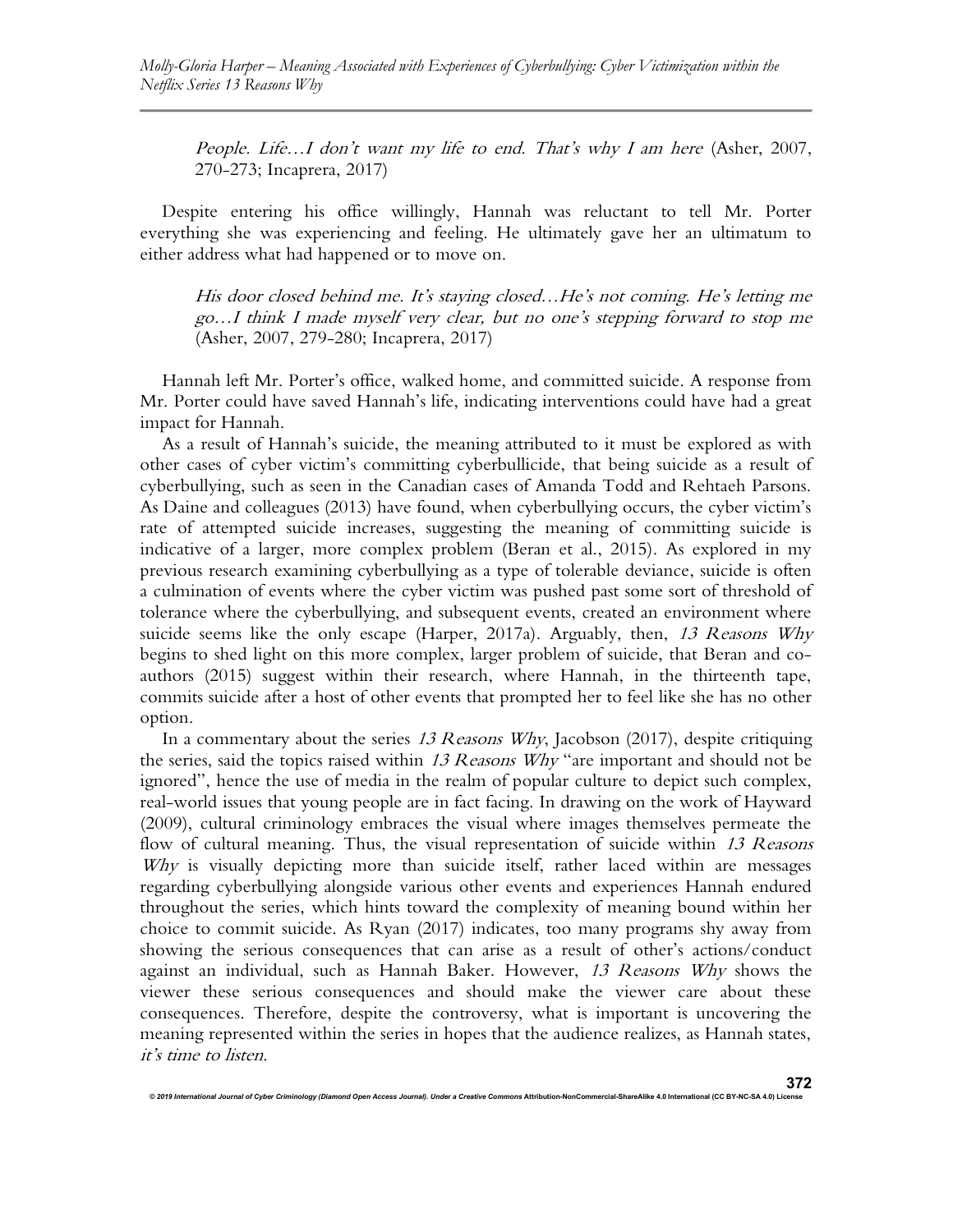

### DISCUSSION AND CONCLUSION

You don't know what went on in the rest of my life. At home. Even at school. You don't know what goes on in anyone's life but your own. And when you mess with one part of a person's life, you're not messing with just that part. Unfortunately, you can't be that precise and selective. When you mess with one part of a person's life, you're messing with their entire life. Everything effects everything (Asher, 2007, 201; Incaprera, 2017)

13 Reasons Why opens the possibility for a conversation to exist around the topics portrayed in the series, such as bullying, cyberbullying, and suicide. This conversation extends from the stories of cyberbullying among Canadian young people such as Amanda Todd and Rehtaeh Parsons. Thus, the audience should pay attention to the opportunity the show presents for a discussion of the tough social issues that young people are facing (Aranjuez, 2017). As the playwright for the series states, "... We [did everything we] could to be truthful and to do justice to the lives that kids lead [today]" (Highfill, 2017). Arguably, 13 Reasons Why is a cultural identifier within recent generations of young people where the internet, social media, and technology infiltrate the lives and spaces young people occupy. As more young people are left vulnerable and victimized by cyberbullying, as incidents of such continue to increase (Shade & Singh, 2016; Wilson et al., 2010), alongside other social issues that can accompany or result from it as seen with Hannah Baker, it is important to critically understand the meaning within such acts in order to best prevent or at least to understand them. Using the relatability of Hannah Baker, it is easily seen how her character within 13 Reasons Why warranted a particular focus, hence why people should really care about the series. It is less about the story of Hannah Baker and more about what this character can begin to tell society about the larger, more complex issues happening in the lives of young people today who feel connections to Hannah's character, even merely one aspect of her story. Thus, the significance of 13 Reasons Why comes from the messages and meaning carried within it where stories like Hannah are in fact real (Dickens, 2017; Gross, 2017; Lynn, 2017). Hence drawing on cultural criminology where Ferrell (2013) suggests mediated meanings of everyday experience and situations of crime and the mediated images of crime become indistinguishable; there is a connection between crime, communication, and culture (Presdee, 2004).

In a Canadian context, we know stories like Hannah's are not uncommon as made evident in two prominent Canadian cases, that of Amanda Todd and Rehtaeh Parsons. Therefore, the series unravels an intricate narrative, one all too familiar to young people today, while interweaving questions surrounding guilt, blame, trauma, and shame through several key themes, such as cyberbullying (Aranjuez, 2017). The aspect of responsibility is one that viewers should have been taking away from the series (Aranjuez, 2017), which parallels key issues with the phenomenon of cyberbullying as laws and policies, merely reactive measures, are doing little in regard to combating cyberbullying (Deschamps & McNutt, 2016). However, as a result of 13 Reasons Why and such conversations generated, key questions around cyberbullying, responsibility, and victimization are left unanswered. This is where the role of criminology can be of use for future research.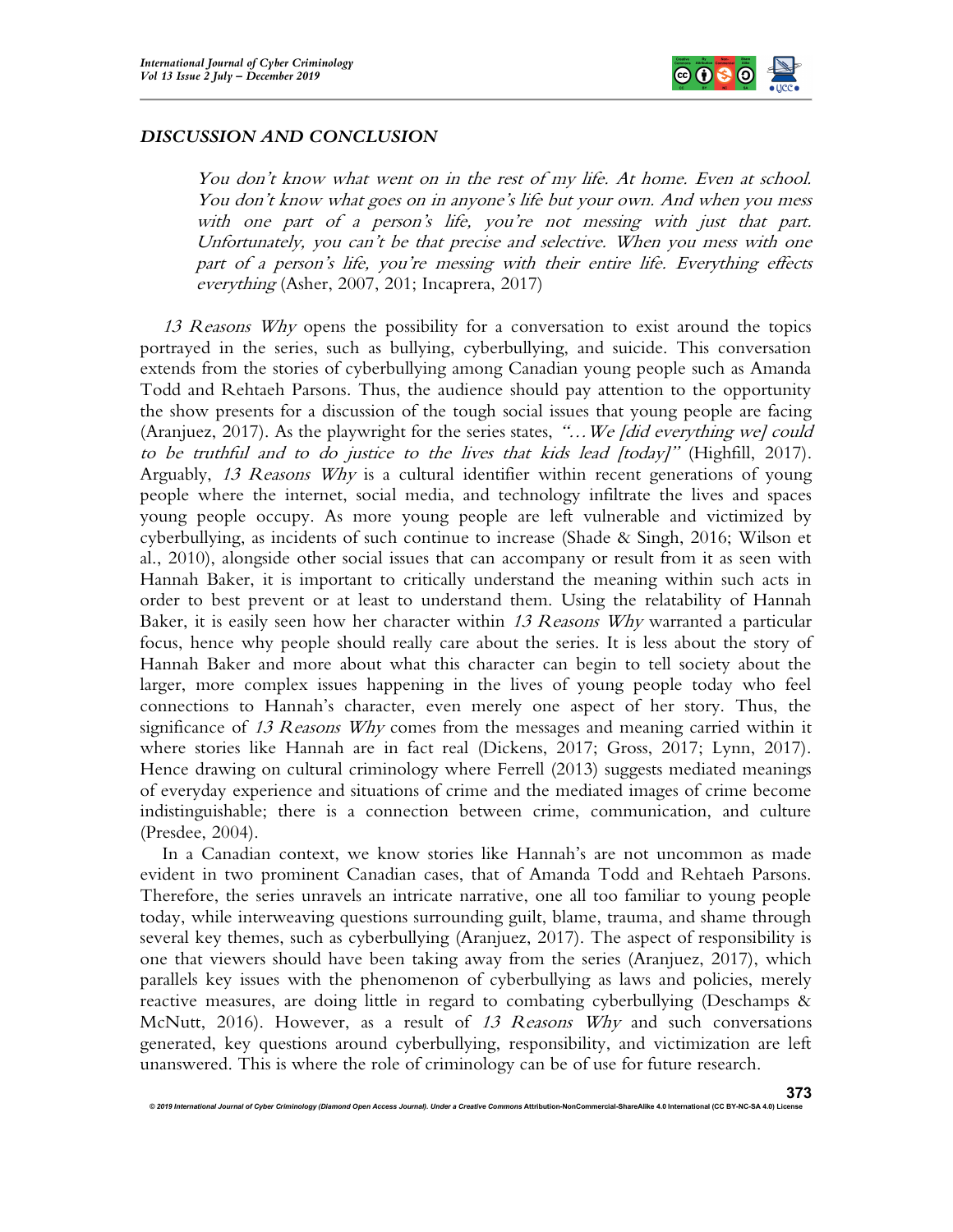Cultural criminology offers insights by emphasizing the cultural dynamics of a cultural phenomenon carrying inherent meaning within them, particularly when exploring dimensions of popular culture (Ferrell, 2013), revealing undertones of meaning within cyberbullying acts and/or behaviours. Combining cultural criminology and the study of an element of popular culture revealed key dynamics within the series 13 Reasons Why that explores the portrayal of cyberbullying within the series. Specifically, emphasizing meaning places a unique perspective on both the phenomenon of cyberbullying and uncovering it within  $13$  Reasons Why, which can easily extend into drawing connections with the offline, non-mediated domain. As Ferrell (2013) explores, mediated communication comes to define and construct meanings of crime and crime control where cultural criminologists take these mediated accounts to be an appropriate, and essential, subject matter of criminology to show the dynamic interplay of media, culture, and crime. With this, there is justification for using elements of popular culture and mediated portrayals of phenomena to understanding key issues relating to crime, deviance, and the like. Criminology, through this theoretical framework, proves itself useful to the conversation, literature, and research around cyberbullying and is thereby useful in moving forward to explore the phenomenon of cyberbullying outside popular culture as well. More research ought to be conducted using the framework of cultural criminology, and the discipline of criminology more generally, when exploring cyberbullying related issues because, as demonstrated, meaningful insights can be added to this complex conversation.

#### Acknowledgement

I would like to thank all those that took the time to provide feedback on earlier drafts of this manuscript.

## Conflicts of Interest

The author received no specific funding for this work and the author declares no competing interests or conflicts exist.

#### References

Andersson, A., Bohlin, M., Lundin, L., & Sorbring, E. (2015). Adolescents' self-defining internet experiences, Sociological Studies of Children and Youth, <sup>19</sup>, 105-132.

Aranjuez, A. (2017). Confronting image: Suicide, rape culture and responsibility in 13 Reasons Why, Screen Education, <sup>88</sup>, 40-47.

Asher, J. (2007). 13 Reasons Why. Penguin Books.

- Attride-Sterling, J. (2001). Thematic networks, *Qualitative Research*, 1(3), 385-405.
- Ayotte-Thompson, B. (Producer) & Weinstein, T. (Director) (2014). Stalking Amanda Todd: The man in the shadows [Motion Picture]. Canada: The Fifth Estate.
- Baldry, A., Farrington, D., & Sorrentino, A. (2015). "Am I at risk of cyberbullying?" A narrative review and conceptual framework for research on risk of cyberbullying and cybervictimization, Aggression and Violent Behaviour, <sup>23</sup>, 36-51.
- Belk, R. (2013). Extended self in a digital world, *Journal of Consumer Research*, 40, 477-500.

© 2019 International Journal of Cyber Criminology (Diamond Open Access Journal). Under a Creative Commons Attribution-NonCommercial-ShareAlike 4.0 International (CC BY-NC-SA 4.0) L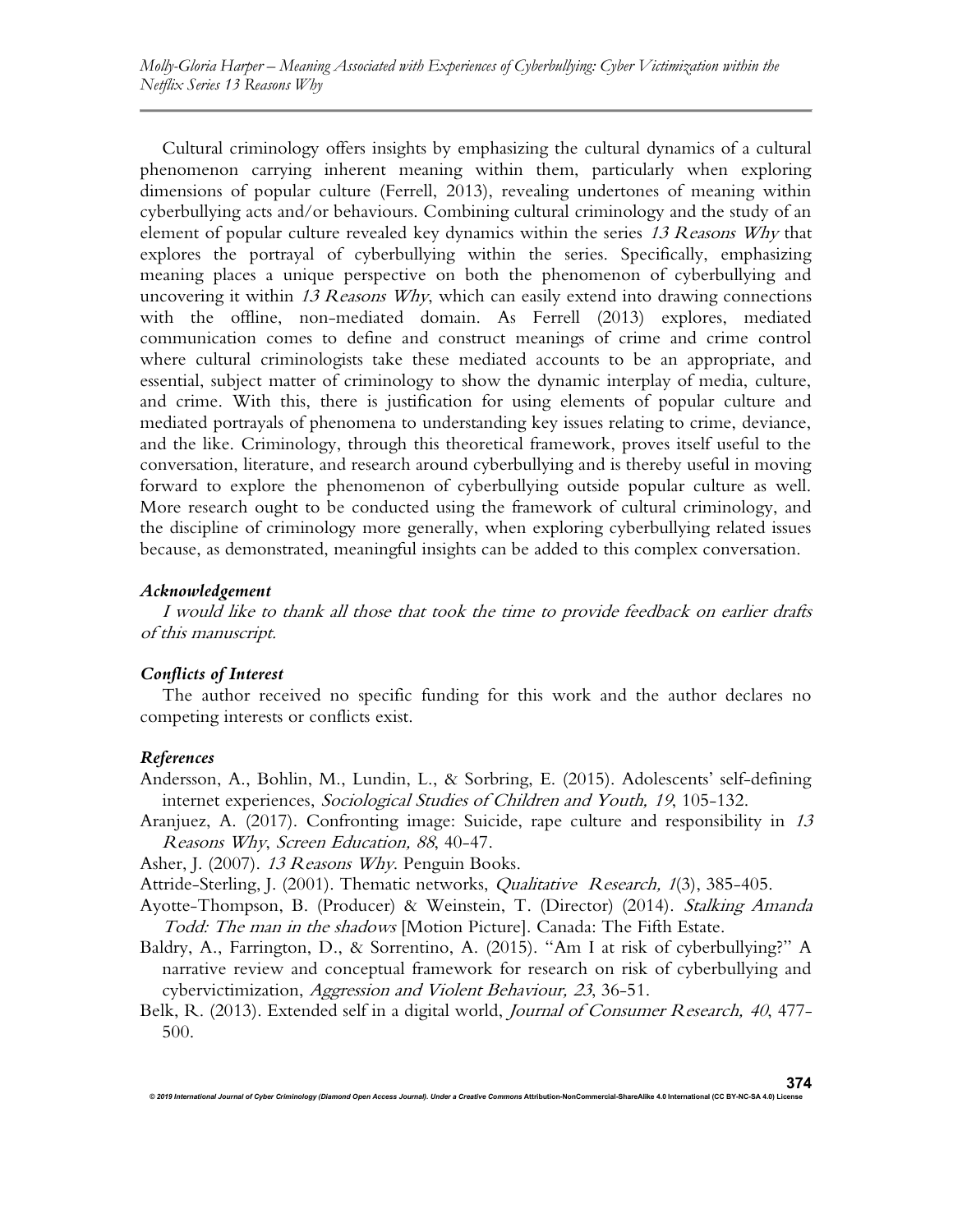

- Bello, S. (Producer) & Sandel, A. (Director) (2015). *The Duff* [Motion Picture]. United States: CBS Films.
- Beran, T., Mishna, F., McInroy, L., & Shariff, S. (2015). Children's experiences of cyberbullying, *Children & Schools*, 37(4), 207-214.
- Beyazit, U., Simsek, S., & Ayhan, A. (2017). An examination of the predictive factors of cyberbullying in adolescents, Social Behaviour and Personality, <sup>45</sup>(9), 1511-1522.
- Bond, R. (Producer) & Chanan, B. (Director) (2015). The Cyberbully [TV Movie]. United Kingdom: Channel 4.
- boyd, d. (2014). It's Complicated. Yale University Press.
- Braun, V., & Clarke, V. (2008). Using thematic analysis in psychology, *Qualitative* Research in Psychology, <sup>3</sup>, 77-101.
- Brown, A. (2017). What is so special about online (as compared to offline) hate speech, Ethnicities,  $\theta(0)$ , 1-30.
- Bryant, C. (1990). *Deviant Behavior*. Hemisphere Publishing Corporation.
- Bryant, C. (2011). The Routledge Handbook of Deviant Behavior. Routledge.
- Canadian Bar Association (2014). Bill C-13, Protecting Canadian from Online Crime Act. Canadian Bar Association website: www.cba.org
- Canty, J., Stubbe, M., Steers, D., & Collings, S. (2016). The trouble with bullying, Children & Society, 30, 48-58.
- Cappadocia, M.C., Craig, W.M., & Pepler, D. (2013). Cyberbullying, Canadian Journal of School Psychology, 28(2), 171-192.
- Citron, D.K. (2015). Addressing cyber harassment, *Journal of Law, Technology & the* Internet, 6, 1-12.
- Coburn, P., Connolly, D., & Roesch, R. (2015). Cyberbullying, Canadian Journal of Criminology and Criminal Justice, <sup>57</sup>(4), 566-579.
- Cohen, S. (1995). Review of cultural criminology, *Justice Quarterly, 13*(4), 737-754.
- Corsaro, W. (1992). Interpretive reproduction in children's peer cultures, Social Psychology Quarterly, <sup>55</sup>(2), 160-177.
- Corsaro, W. (2012). Interpretive reproduction in children's play, American Journal of Play,  $4(4)$ ,  $488-504$ .
- Daine, K., Hawton, K., Singaravelu, V., Stewart, A., Simkin, S., & Montgomery, P.  $(2013)$ . The power of the web, *PLOS*,  $8(10)$ , 1-6.
- Deschamps, R. & NcNutt, K. (2016). Cyberbullying, Canadian Public Administration, <sup>59</sup>(1), 45-71.
- Dickens, C. (2017, April). 13 Reason Why I Relate to Hannah Baker, Odyssey.
- Diefenbach, S., & Christoforakos, L. (2017). The selfie paradox, *Frontiers in Psychology*, <sup>8</sup>, 1-14.
- Durkin, K., & Patterson, D. (2011). Cyberbullying, cyberharassing, and cyberstalking, In Bryant, C.D. (Ed.), *The Routledge Handbook of Deviant Behavior* (pp. 450–455). New York: Routledge.
- Ellison, N. B., & boyd, d. (2013). Sociality through social networking sites. In Dutton, W.H. (Ed.), *The Oxford Handbook of Internet Studies*. Oxford University Press, pp. 151-172.
- Ferrell, J. (1999). Cultural criminology, Annual Review of Sociology, <sup>25</sup>, 395-418.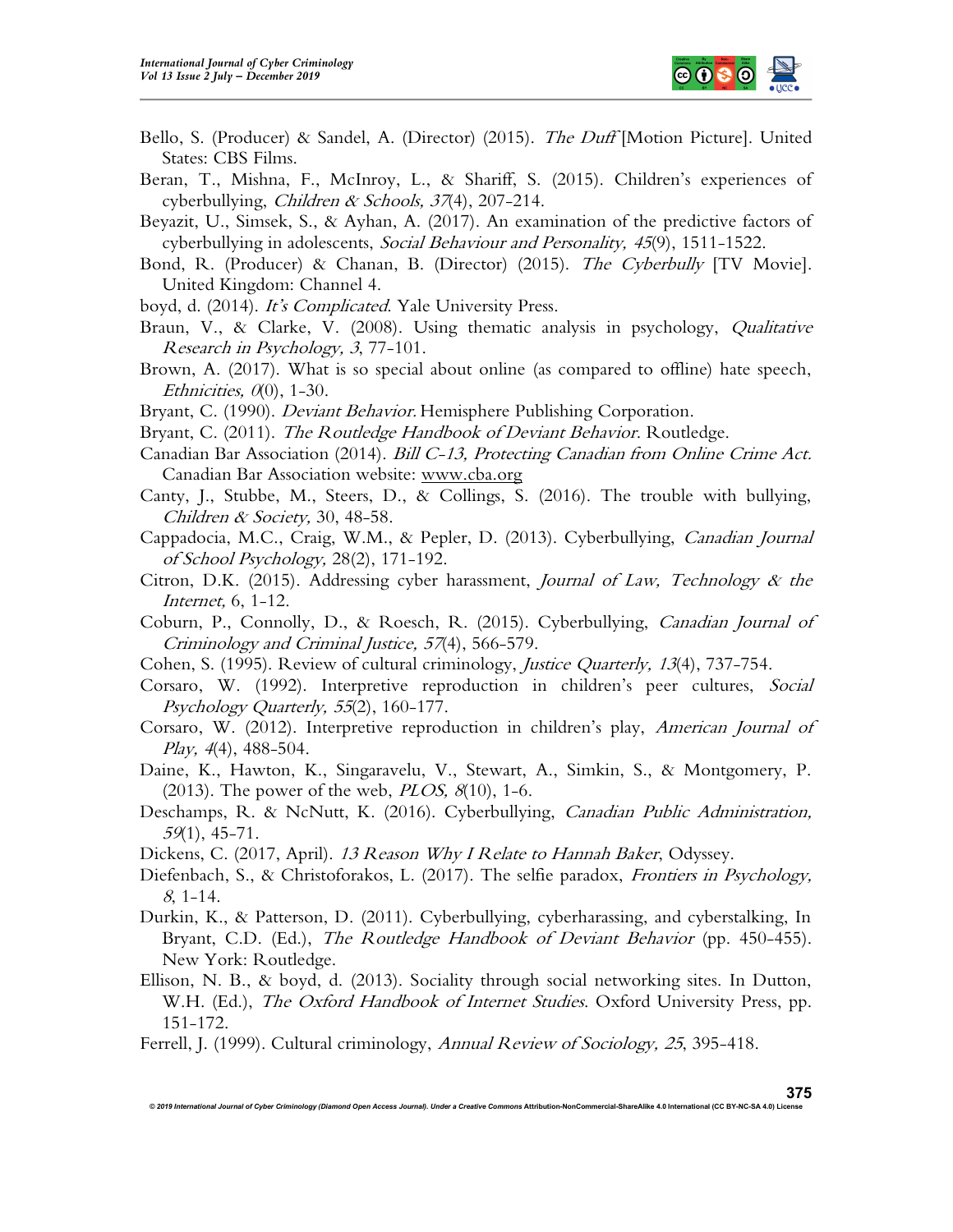- Ferrell, J. (2008). Chapter One. In Ferrell, J., Hayward, K., & Young, J. (Eds.), Cultural Criminology: An Invitation, Sage, pp. 1-24.
- Ferrell, J. (2013). Cultural criminology and the politics of meaning, *Critical Criminology*, <sup>21</sup>, 257-271.
- Glasgow, D. (2010). The potential of digital evidence to contribute to risk assessment of internet offenders, Journal of Sexual Aggression, 16(1), 87-106.
- Green, J. (1997). Risk and Misfortune. UCL Press.
- Gross, E. (2017, May). What Teens Think of '13 Reasons Why', Teen Vogue.
- Haney, C. (2009). Media criminology and the death penalty, DePaul Law Review, 58, 689-740.
- Harper, M. G. (2017b). The online culture of cyberbullying, *Electronic Theses and* Dissertations, Available at: http://scholar.uwindsor.ca/etd/5983
- Harper, M. G. (2017a). Tolerable deviance & how it Applies to cyberbullying, *Deviant* Behavior, 40(1), 29-39.
- Haynes, D., & Robinson, L. (2015). Defining user risk in social networking services, Journal of Information Management, <sup>67</sup>(1), 94-115.
- Hayward, K., & Young, J. (2004). Cultural criminology, Theoretical Criminology, 8(3), 259-273.
- Hayward, K. (2009). Visual criminology, Center for Crime and Justice Studies, 78, 12-14.
- Hayward, K. (2012). Five spaces of cultural criminology, *British Journal of Criminology*, 52, 441-462.
- Highfill, S. (2017, May). 13 Reasons Why: Inside the Most Daring Show on Television, Entertainment Weekly, pp. 24-30.
- Hinduja, S., & Patchin, J. (2009). *Bullying Beyond the Schoolyard.* Sage.
- Hinduja, S., & Patchin, J. (2012). Social Media and Suicide. American Journal of Public Health, <sup>102</sup>(52), 1-7.
- Holt, T., Fitzgerald, S., Bossler, A., Chee, G., & Ng, E. (2016). Assessing the risk factors of cyber and mobile phone bullying victimization in a nationally representative sample of Singapore youth, International Journal of Offender Therapy and Comparative Criminology, 60(5), 598-615.
- Incaprera, J. (2017). 13 Reasons Why. Netflix.
- Jacobson, S. (2017, May). Guest Commentary: Thirteen reasons to be concerned about <sup>13</sup> Reasons Why, The Brown University Child and Adolescent Behaviour Letter.
- Jaffe, E. (2011). Cyberbullies beware. Hein Online, <sup>5</sup>, 379-400.
- James, K. (2016). What does going viral mean? Vertical Rail website: http://www.verticalrail.com/kb/what-does-going-viral-mean.
- Jay, T. (2009). Do offensive words harm people? Psychology, Public Policy & Law, 15(2), 81-101.
- Lynn, R. (2017, June). To the Teen Who Relates to Hannah Baker, The Mighty.
- Marwick, A. (2015). Instagame, Public Culture, <sup>27</sup>, 137-160.
- McKee, A. (2003). Textual Analysis. Sage.
- Messick, J. (Producer) & Waters, M. (Director) (2004). *Mean Girls*, Paramount Pictures.

© 2019 International Journal of Cyber Criminology (Diamond Open Access Journal). Under a Creative Commons Attribution-NonCommercial-ShareAlike 4.0 International (CC BY-NC-SA 4.0) L

Musil, B., Preglej. A., Ropert. T., Klasinc, L., & Babic, N. C. (2017). Corrigendum: What is seen is who you are, *Frontiers in Psychology*, 8, 1-13.

376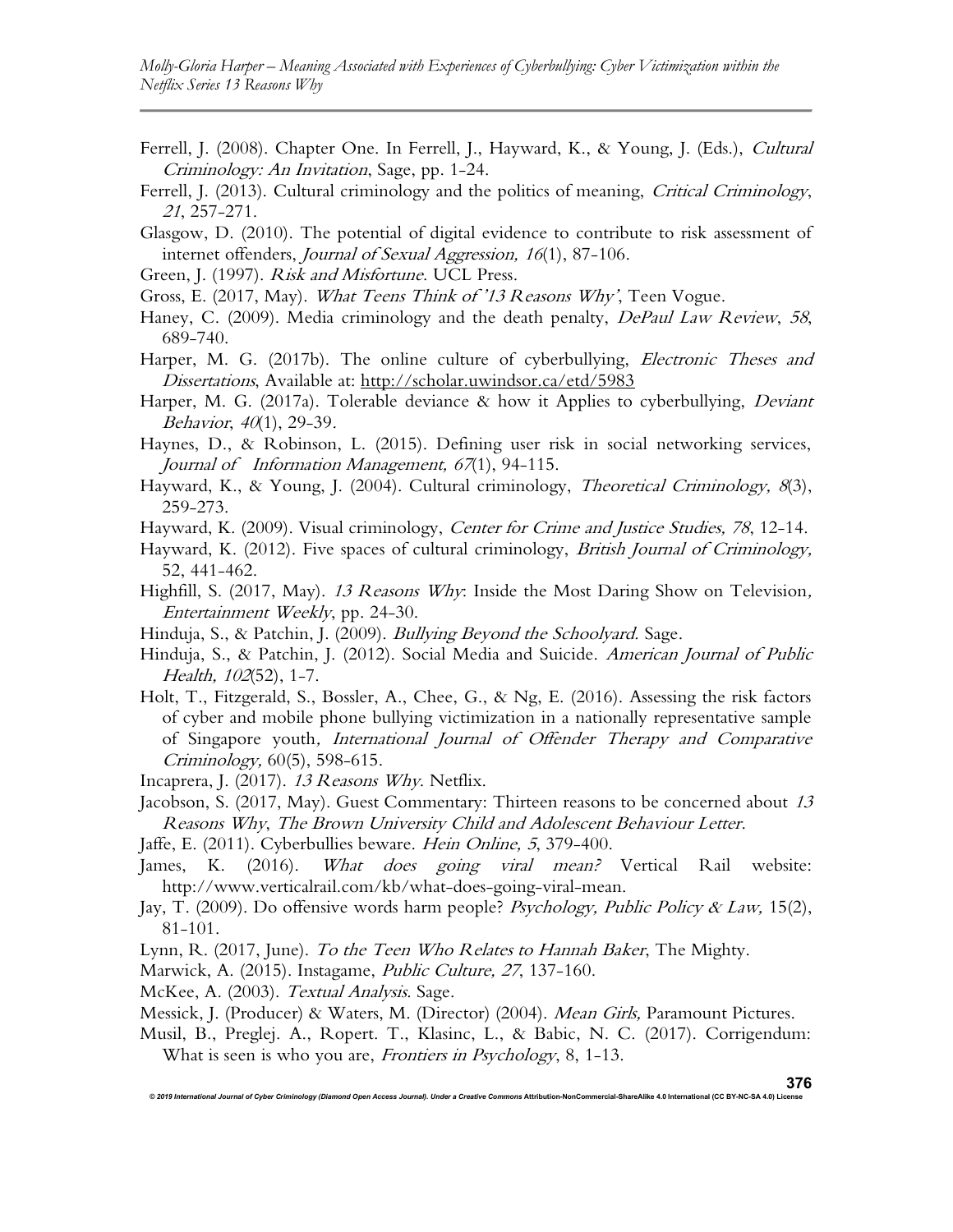

- O'Brien, M. (2005). What is cultural about cultural criminology? British Journal of Criminology, <sup>45</sup>, 599-612.
- Peker, A. (2015). Analyzing the risk factors predicting the cyberbullying status of secondary school.
- Presdee, M. (2000). Cultural Criminology and the Carnival of Crime. Routledge.
- Presdee, M. (2004). Cultural criminology, *Theoretical Criminology*, 8(3), 275-285.
- Prupas, M., Rice, J., (Producers) & Biname, C. (Director). (2011) Cyberbully [TV Movie]. United States: ABC Family.
- Quan-Haase, A. & boyd, d. (2011). Teen communities, In Barnette, G. (Ed.), Encyclopedia of Social Networks. Sage.
- Rachoene, M., & Oyedemi, T. (2015). From self-expression to social aggression, UNISA, <sup>41</sup>(3), 302-319.
- Rau, R. (Producer & Director). (2015). No Place to Hide: The Rehtaeh Parsons Story [Motion Picture]. Canada: Trinetra Productions.
- Rockett, A. (2013). Going Viral: Three Definitions of Viral Video. Aaron Rockett website: http://aaronrockett.com/?p=344
- Roderiguez, G. D., & Molina, F. (2017). The preservation of digital evidence and its admissibility in court, *International Journal of Electronic Security and Digital Forensics*. DOI: 10.1504/UESDF.2017.10002624.
- Ryan, M. (2017). Making a girl's suicide matter, Variety: Los Angeles, 335(12).
- Samara, M., Burbidge, V., El Asam, A., Foody, M., Smith, P., & Morsi, H. (2017). Bullying and cyberbullying, *International Journal of Environment Research and Public* Health, <sup>14</sup>, 1-17.
- Shade, L. R., & Singh, R. (2016). "Honestly, we're not ppying on Kids," Social Media + Society, 1-12.
- Spencer, D. (2011). Cultural criminology. *Critical Criminology*, 19, 197-212.
- Staksrud, E., & Livingstone, S. (2009). Children and online risk, Information, Communication & Society, <sup>12</sup>(3), 364-387.
	- students, Education and Science, 40(181), 57-75.
- Tiidenberg, K. (2015). Great faith in surfaces, In. Allaste, A. & Tiidenberg, K. (Eds.), In Search of...New Methodological Approaches to Youth Research, Cambridge Scholars Publishing.
- Trottier, D. (2012). Policing social media, Canadian Sociological Association, <sup>49</sup>(4), 411- 425.
- Tun, T., Price, B., Bandara, A., Yu, Y., & Nuseibeh, B. (2016). Verifiable limited disclosure, IEEE 24<sup>th</sup> International Requirements Engineering Conference. DOI: 10.1109/REW.2016.43
- Williams, M., Edwards, A., Housley, W., Burnap, P., Rana, O., Avis, N., Morgan, J., & Sloan, L. (2013). Policing cyber-neighborhoods, *Policing & Society*, 23(4), 461-481.
- Wilson, J. E., & McAloney, K. (2010). Upholding the convention on the rights of the child, Child Care in Practice, 16(2), 167-180.
- Yang, S., Quan-Haase, A., Nevin, A., & Chen, Y. (2017). The role of online reputation management, trolling, and personality traits in the crafting of the virtual self on social media. In Sloan, L. & Quan-Haase, A. (Eds.), The Sage Handbook of Social Media Research Methods (pp. 74-89). Sage.